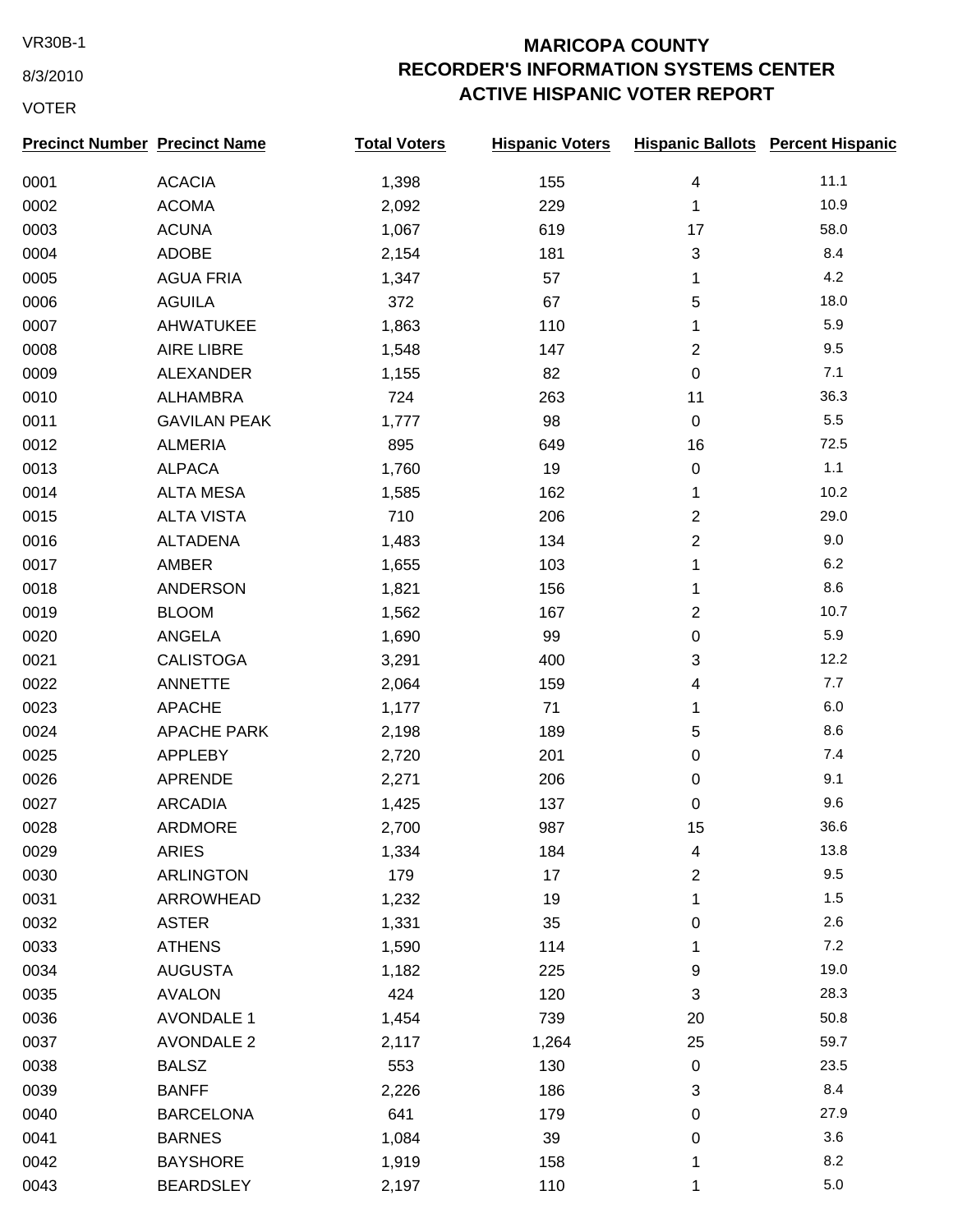| 0044 | <b>BELMONT</b>        | 918   | 148   | $\sqrt{3}$                | 16.1 |
|------|-----------------------|-------|-------|---------------------------|------|
| 0045 | <b>BERKELEY</b>       | 610   | 332   | 14                        | 54.4 |
| 0046 | <b>BERRIDGE</b>       | 1,378 | 98    | $\pmb{0}$                 | 7.1  |
| 0047 | <b>BERYL</b>          | 1,701 | 228   | $\ensuremath{\mathsf{3}}$ | 13.4 |
| 0048 | <b>BETHANY</b>        | 932   | 48    | 0                         | 5.2  |
| 0049 | <b>BETHUNE</b>        | 832   | 338   | 7                         | 40.6 |
| 0050 | <b>BILTMORE</b>       | 1,215 | 32    | 0                         | 2.6  |
| 0051 | <b>BISCUIT FLAT</b>   | 1,614 | 101   | 1                         | 6.3  |
| 0052 | <b>BLACK CANYON</b>   | 862   | 127   | $\ensuremath{\mathsf{3}}$ | 14.7 |
| 0053 | <b>BLACK GOLD</b>     | 2,496 | 32    | 0                         | 1.3  |
| 0054 | <b>BLACKHAWK</b>      | 2,871 | 281   | 3                         | 9.8  |
| 0055 | <b>BLANCHE</b>        | 1,281 | 67    | 1                         | 5.2  |
| 0056 | <b>BLUE SKY</b>       | 995   | 8     | $\pmb{0}$                 | 0.8  |
| 0057 | <b>BLUEBIRD</b>       | 3,641 | 354   | 9                         | 9.7  |
| 0058 | <b>BLUEFIELD</b>      | 1,407 | 185   | 10                        | 13.1 |
| 0059 | <b>BOLO</b>           | 558   | 196   | 6                         | 35.1 |
| 0060 | <b>BONANZA</b>        | 806   | 5     | 1                         | 0.6  |
| 0061 | <b>BREWER</b>         | 2,824 | 245   | $\overline{2}$            | 8.7  |
| 0062 | <b>BRIARWOOD</b>      | 758   | 8     | $\pmb{0}$                 | 1.1  |
| 0063 | <b>BRILL</b>          | 981   | 475   | 16                        | 48.4 |
| 0064 | <b>BRITTON</b>        | 1,147 | 601   | 26                        | 52.4 |
| 0065 | <b>BROADWAY</b>       | 1,723 | 956   | 26                        | 55.5 |
| 0066 | <b>BRONCO</b>         | 3,121 | 101   | $\boldsymbol{2}$          | 3.2  |
| 0067 | <b>BROOK HOLLOW</b>   | 1,487 | 69    | $\pmb{0}$                 | 4.6  |
| 0068 | <b>BROOKWOOD</b>      | 2,188 | 201   | $\pmb{0}$                 | 9.2  |
| 0069 | <b>BUCKEYE 1</b>      | 3,962 | 944   | 29                        | 23.8 |
| 0070 | <b>BUCKEYE 2</b>      | 4,001 | 1,098 | 41                        | 27.4 |
| 0071 | <b>CAMELOT</b>        | 1,369 | 55    | $\pmb{0}$                 | 4.0  |
| 0072 | <b>BUFFALO RIDGE</b>  | 1,992 | 151   | 1                         | 7.6  |
| 0073 | <b>BURGESS</b>        | 3,326 | 1,642 | 29                        | 49.4 |
| 0074 | <b>CACTUS</b>         | 950   | 31    | 1                         | 3.3  |
| 0075 | <b>CACTUS GLEN</b>    | 1,186 | 40    | 1                         | 3.4  |
| 0076 | CALAVAR               | 1,498 | 151   | $\pmb{0}$                 | 10.1 |
| 0077 | <b>CALAVEROS</b>      | 1,491 | 63    | 0                         | 4.2  |
| 0078 | <b>BULLARD</b>        | 108   | 14    | 0                         | 13.0 |
| 0079 | <b>CALYPSO</b>        | 823   | 14    | $\pmb{0}$                 | 1.7  |
| 0080 | <b>CAMBRIDGE</b>      | 329   | 165   | 7                         | 50.2 |
| 0081 | <b>CAMDEN</b>         | 1,150 | 33    | $\pmb{0}$                 | 2.9  |
| 0082 | <b>CAMELBACK HIGH</b> | 2,116 | 203   | $\pmb{0}$                 | 9.6  |
| 0083 | CAMELHEAD             | 879   | 19    | 0                         | 2.2  |
| 0084 | <b>CAMELVIEW</b>      | 1,107 | 36    | $\overline{2}$            | 3.3  |
| 0085 | CAMEO                 | 1,376 | 35    | $\boldsymbol{2}$          | 2.5  |
| 0086 | <b>CAMERON</b>        | 1,754 | 232   | 1                         | 13.2 |
| 0087 | <b>CAMPBELL</b>       | 3,455 | 247   | 4                         | 7.1  |
| 0088 | <b>CAMPBELL PARK</b>  | 1,049 | 100   | $\overline{2}$            | 9.5  |
| 0089 | <b>CAMPO BELLO</b>    | 1,141 | 125   | $\overline{2}$            | 11.0 |
| 0090 | CANAL                 | 759   | 479   | 18                        | 63.1 |
| 0091 | <b>CANTERBURY</b>     | 1,225 | 43    | 1                         | 3.5  |
| 0092 | <b>CANYON PARK</b>    | 249   | 79    | $\pmb{0}$                 | 31.7 |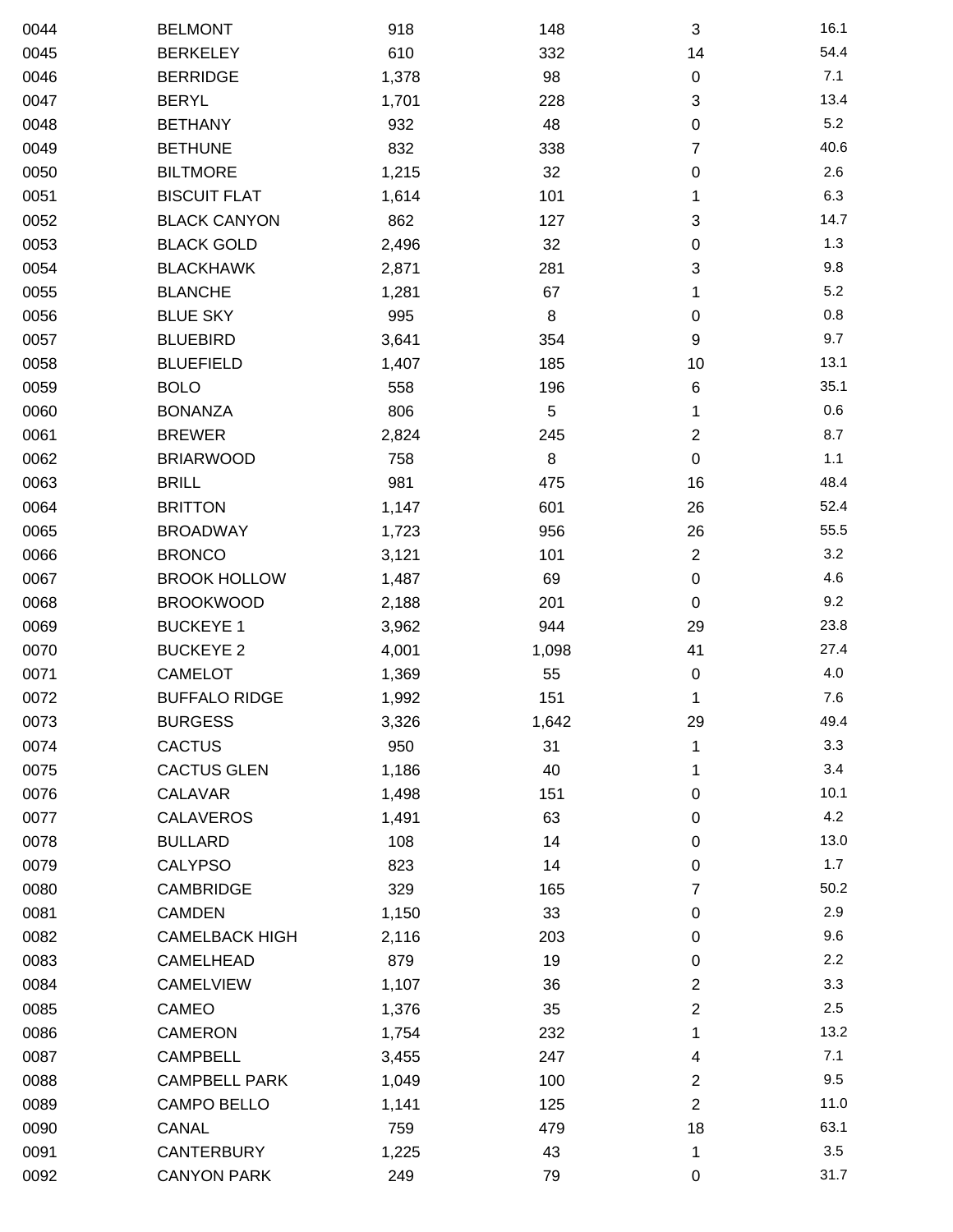| 0093 | CAPISTRANO             | 919   | 114   | $\pmb{0}$                 | 12.4 |
|------|------------------------|-------|-------|---------------------------|------|
| 0094 | CAREFREE               | 2,625 | 61    | $\mathbf{2}$              | 2.3  |
| 0095 | <b>CARNATION</b>       | 1,746 | 228   | 5                         | 13.1 |
| 0096 | CAROL                  | 1,771 | 287   | 11                        | 16.2 |
| 0097 | <b>CAROL ANN</b>       | 2,229 | 224   | $\sqrt{3}$                | 10.0 |
| 0098 | <b>CAROLINA</b>        | 1,697 | 57    | $\pmb{0}$                 | 3.4  |
| 0099 | CARSON                 | 1,982 | 856   | 13                        | 43.2 |
| 0100 | CASCADE                | 1,095 | 40    | $\mathbf 0$               | 3.7  |
| 0101 | <b>LAVEEN MEADOWS</b>  | 4,806 | 1,306 | 34                        | 27.2 |
| 0102 | <b>CASHION</b>         | 3,271 | 1,741 | 41                        | 53.2 |
| 0103 | <b>CATHEDRAL ROCK</b>  | 1,700 | 89    | $\pmb{0}$                 | 5.2  |
| 0104 | <b>CAVALIER</b>        | 1,137 | 173   | 6                         | 15.2 |
| 0105 | <b>CAVE CREEK</b>      | 3,591 | 119   | 1                         | 3.3  |
| 0106 | <b>CEDAR HILLS</b>     | 1,274 | 19    | $\pmb{0}$                 | 1.5  |
| 0107 | <b>CENTRAL HIGH</b>    | 725   | 145   | 1                         | 20.0 |
| 0108 | <b>CENTURY</b>         | 908   | 25    | $\pmb{0}$                 | 2.8  |
| 0109 | <b>DESOTO</b>          | 1,625 | 175   | $\overline{c}$            | 10.8 |
| 0110 | <b>CURRY</b>           | 1,540 | 190   | $\pmb{0}$                 | 12.3 |
| 0111 | <b>CHILTON</b>         | 1,376 | 132   | 3                         | 9.6  |
| 0112 | <b>BULLMOOSE</b>       | 1,949 | 174   | 1                         | 8.9  |
| 0113 | <b>MISSION</b>         | 1,871 | 238   | $\overline{c}$            | 12.7 |
| 0114 | <b>NOPAL</b>           | 1,239 | 162   | $\overline{2}$            | 13.1 |
| 0115 | <b>ALAMO</b>           | 942   | 99    | 4                         | 10.5 |
| 0116 | EL PRADO               | 1,938 | 321   | 11                        | 16.6 |
| 0117 | <b>OAKGROVE</b>        | 1,657 | 157   | $\boldsymbol{2}$          | 9.5  |
| 0118 | <b>WENDY</b>           | 1,602 | 141   | $\pmb{0}$                 | 8.8  |
| 0119 | VERANO                 | 1,386 | 190   | $\ensuremath{\mathsf{3}}$ | 13.7 |
| 0120 | <b>MYRNA</b>           | 1,630 | 256   | 3                         | 15.7 |
| 0121 | <b>JASPER</b>          | 1,237 | 304   | $\boldsymbol{9}$          | 24.6 |
| 0122 | <b>STONEGATE PARK</b>  | 1,136 | 164   | $\overline{\mathbf{c}}$   | 14.4 |
| 0123 | DEL RIO                | 2,946 | 249   | 1                         | 8.5  |
| 0124 | <b>CORONA</b>          | 1,578 | 125   | $\pmb{0}$                 | 7.9  |
| 0125 | <b>HARTER PARK</b>     | 1,682 | 193   | 5                         | 11.5 |
| 0126 | <b>TAMARISK</b>        | 2,309 | 209   | 1                         | 9.1  |
| 0127 | <b>DUBLIN</b>          | 1,159 | 273   | 4                         | 23.6 |
| 0128 | <b>NAVARRETE</b>       | 1,162 | 384   | 10                        | 33.0 |
| 0129 | <b>CARLA VISTA</b>     | 958   | 296   | 8                         | 30.9 |
| 0130 | <b>GAZELLE MEADOWS</b> | 979   | 401   | 9                         | 41.0 |
| 0131 | LAREDO                 | 1,444 | 103   | $\overline{2}$            | 7.1  |
| 0132 | <b>SILVERBRUSH</b>     | 1,785 | 188   | $\boldsymbol{2}$          | 10.5 |
| 0133 | <b>STELLAR</b>         | 1,798 | 170   | $\pmb{0}$                 | 9.5  |
| 0134 | <b>FOLLEY</b>          | 2,145 | 361   | 6                         | 16.8 |
| 0135 | <b>VENUS</b>           | 1,346 | 170   | $\boldsymbol{2}$          | 12.6 |
| 0136 | <b>SAN MARCOS</b>      | 2,368 | 567   | 15                        | 23.9 |
| 0137 | COMMONWEALTH           | 1,596 | 561   | 23                        | 35.2 |
| 0138 | <b>NATHAN</b>          | 1,586 | 181   | 3                         | 11.4 |
| 0139 | <b>GERMANN</b>         | 3,263 | 474   | 7                         | 14.5 |
| 0140 | <b>WINDMILL</b>        | 1,849 | 149   | 1                         | 8.1  |
| 0141 | DANYELL                | 1,345 | 506   | 19                        | 37.6 |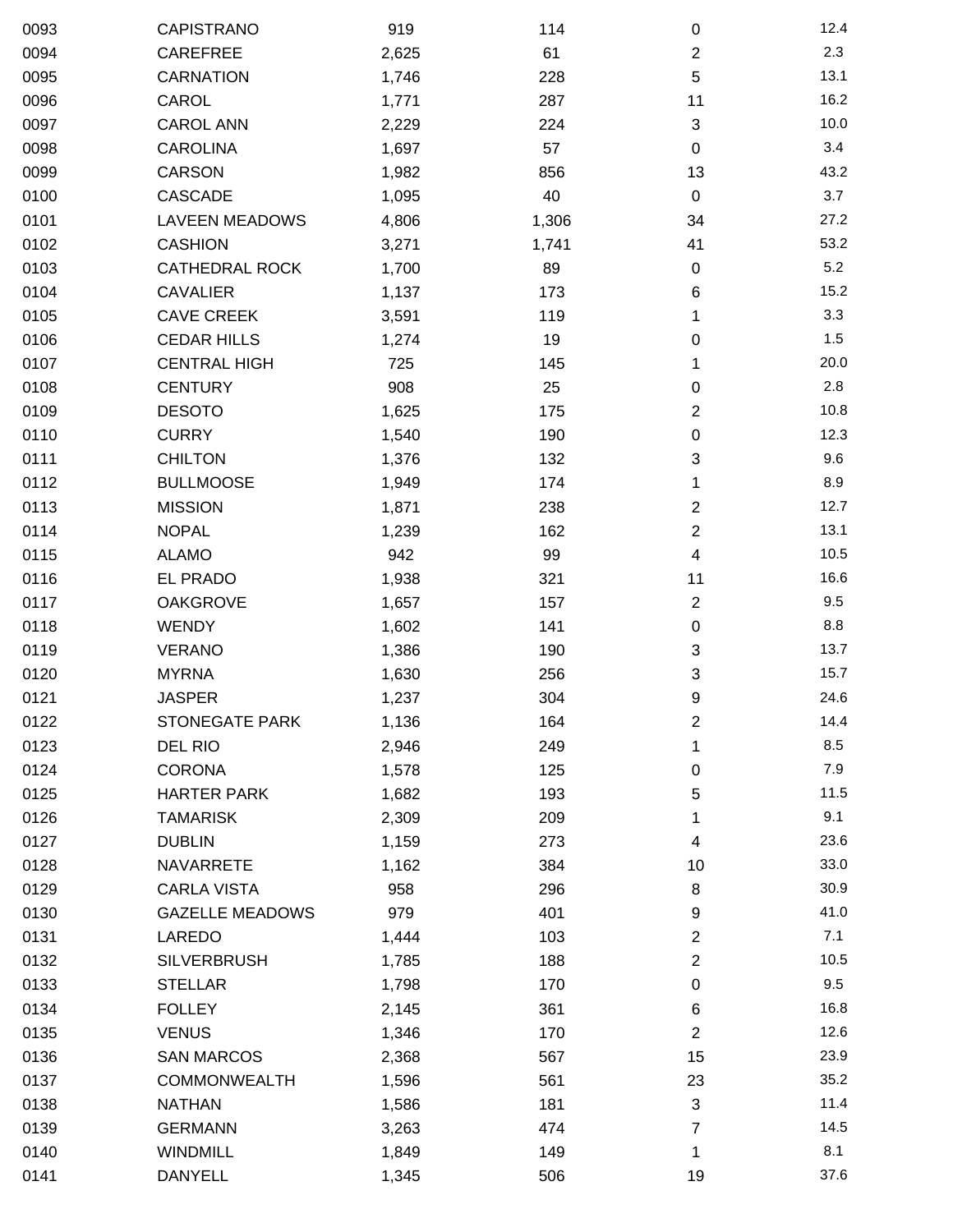| 0142 | <b>MCKEMY</b>          | 2,687 | 274            | $\sqrt{3}$       | 10.2 |
|------|------------------------|-------|----------------|------------------|------|
| 0143 | <b>VELERO</b>          | 2,251 | 225            | 4                | 10.0 |
| 0144 | <b>CHAPARRAL</b>       | 971   | 44             | $\pmb{0}$        | 4.5  |
| 0145 | <b>CHARLESTON</b>      | 1,467 | 156            | $\mathbf{2}$     | 10.6 |
| 0146 | <b>CHARTER OAK</b>     | 1,444 | 75             | $\boldsymbol{2}$ | 5.2  |
| 0147 | <b>CHENEY</b>          | 1,977 | 43             | $\pmb{0}$        | 2.2  |
| 0148 | <b>CHERRY HILLS</b>    | 1,869 | 208            | 1                | 11.1 |
| 0149 | <b>CHERYL</b>          | 956   | 31             | 0                | 3.2  |
| 0150 | <b>CHEYENNE</b>        | 1,531 | 99             | 1                | 6.5  |
| 0151 | <b>CHOLLA</b>          | 1,477 | 207            | 1                | 14.0 |
| 0152 | <b>CHRISTY</b>         | 1,184 | 181            | $\overline{2}$   | 15.3 |
| 0153 | <b>CIELO</b>           | 1,134 | 23             | 1                | 2.0  |
| 0154 | <b>CINNABAR</b>        | 915   | 202            | 9                | 22.1 |
| 0155 | <b>CITRUS</b>          | 1,443 | 116            | $\overline{2}$   | 8.0  |
| 0156 | <b>CITRUS GARDENS</b>  | 1,377 | 150            | 6                | 10.9 |
| 0157 | CARVER                 | 2,192 | 639            | 10               | 29.2 |
| 0158 | <b>CLARENDON</b>       | 1,225 | 306            | $\overline{2}$   | 25.0 |
| 0159 | <b>CLAYTON</b>         | 1,271 | 601            | 19               | 47.3 |
| 0160 | <b>CLEARVIEW</b>       | 1,997 | 103            | $\mathbf{2}$     | 5.2  |
| 0161 | <b>CLIFFVIEW</b>       | 1,132 | 51             | 1                | 4.5  |
| 0162 | <b>CLINTON</b>         | 976   | 121            | 4                | 12.4 |
| 0163 | <b>CLUB WEST</b>       | 3,302 | 181            | $\pmb{0}$        | 5.5  |
| 0164 | COCOPAH                | 1,717 | 52             | $\pmb{0}$        | 3.0  |
| 0165 | COLONNADE              | 1,769 | 192            | $\pmb{0}$        | 10.9 |
| 0166 | <b>COLUMBUS</b>        | 1,275 | 74             | $\pmb{0}$        | 5.8  |
| 0167 | <b>COMANCHE</b>        | 1,387 | 172            | 3                | 12.4 |
| 0168 | <b>COMET</b>           | 1,684 | 352            | 9                | 20.9 |
| 0169 | <b>COMPADRE</b>        | 1,601 | 108            | 1                | 6.7  |
| 0170 | CONCORD                | 1,685 | 189            | 5                | 11.2 |
| 0171 | <b>CONQUISTADOR</b>    | 1,270 | 12             | $\pmb{0}$        | 0.9  |
| 0172 | <b>CONTENTION MINE</b> | 1,344 | 160            | 8                | 11.9 |
| 0173 | <b>CONTINENTAL</b>     | 1,344 | 103            | 1                | 7.7  |
| 0174 | <b>COOLIDGE</b>        | 468   | 179            | 4                | 38.2 |
| 0175 | <b>COPPER HILLS</b>    | 2,664 | 88             | 0                | 3.3  |
| 0176 | COPPERSTONE            | 1,120 | $\overline{7}$ | $\pmb{0}$        | 0.6  |
| 0177 | <b>COPPERWOOD</b>      | 1,586 | 204            | 4                | 12.9 |
| 0178 | <b>CORA</b>            | 1,166 | 587            | 20               | 50.3 |
| 0179 | CORALBELL              | 1,093 | 22             | $\mathbf 0$      | 2.0  |
| 0180 | <b>CORDONIZ</b>        | 1,782 | 647            | 20               | 36.3 |
| 0181 | <b>CORDOVA</b>         | 748   | 295            | 8                | 39.4 |
| 0182 | CORONADO               | 1,188 | 70             | 1                | 5.9  |
| 0183 | <b>CORRINE</b>         | 2,808 | 237            | $\overline{2}$   | 8.4  |
| 0184 | <b>CORTEZ</b>          | 827   | 162            | $\pmb{0}$        | 19.6 |
| 0185 | <b>COTTON LANE</b>     | 1,092 | 205            | 4                | 18.8 |
| 0186 | <b>COTTONWOOD</b>      | 1,223 | 726            | 16               | 59.4 |
| 0187 | <b>COUNTRY CLUB</b>    | 1,313 | 145            | 0                | 11.0 |
| 0188 | <b>COUNTRY GABLES</b>  | 1,374 | 132            | 3                | 9.6  |
| 0189 | <b>COUNTRY MEADOWS</b> | 887   | 165            | 1                | 18.6 |
| 0190 | <b>COYOTE BASIN</b>    | 1,943 | 122            | $\overline{c}$   | 6.3  |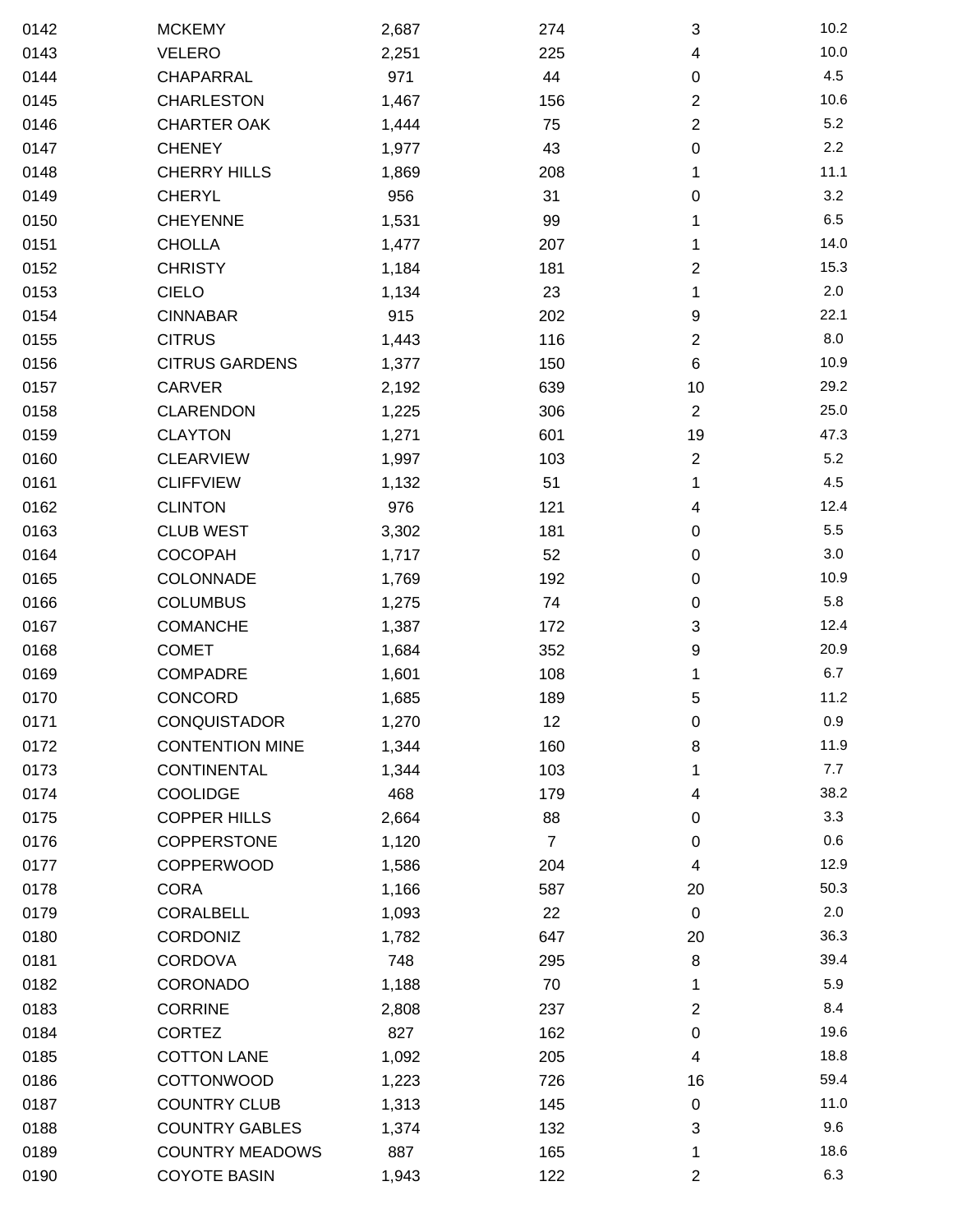| 0191 | <b>COYOTE LAKES</b>   | 1,870 | 130            | 3              | 7.0  |
|------|-----------------------|-------|----------------|----------------|------|
| 0192 | CREEDANCE             | 2,160 | 172            | $\overline{2}$ | 8.0  |
| 0193 | <b>CREIGHTON</b>      | 1,420 | 570            | 28             | 40.1 |
| 0194 | <b>CRESCENT</b>       | 1,120 | 12             | 0              | 1.1  |
| 0195 | <b>CRESTVIEW</b>      | 1,052 | 23             | $\overline{2}$ | 2.2  |
| 0196 | <b>CITRUS HEIGHTS</b> | 18    | $\overline{2}$ | 1              | 11.1 |
| 0197 | <b>CRISMON</b>        | 1,485 | 155            | 0              | 10.4 |
| 0198 | <b>CRITTENDEN</b>     | 1,154 | 606            | 12             | 52.5 |
| 0199 | <b>CROCUS</b>         | 1,194 | 158            | 1              | 13.2 |
| 0200 | <b>CROSBY</b>         | 1,253 | 37             | $\overline{c}$ | 3.0  |
| 0201 | <b>CRYSTAL</b>        | 1,494 | 121            | $\overline{2}$ | 8.1  |
| 0202 | <b>CULVER</b>         | 1,392 | 867            | 15             | 62.3 |
| 0203 | <b>CYPRESS</b>        | 923   | 220            | 6              | 23.8 |
| 0204 | <b>DAHLIA</b>         | 1,829 | 162            | 0              | 8.9  |
| 0205 | <b>DAILEY</b>         | 828   | 76             | 0              | 9.2  |
| 0206 | <b>DAISY</b>          | 1,841 | 236            | 6              | 12.8 |
| 0207 | <b>DALLAS</b>         | 2,485 | 328            | 14             | 13.2 |
| 0208 | <b>DANBURY</b>        | 1,301 | 107            | 0              | 8.2  |
| 0209 | <b>DEADMAN WASH</b>   | 3,266 | 170            | 1              | 5.2  |
| 0210 | <b>DEER CANYON</b>    | 1,687 | 58             | 0              | 3.4  |
| 0211 | DEER VALLEY           | 1,227 | 86             | 0              | 7.0  |
| 0212 | <b>DEERVIEW</b>       | 898   | 46             | 1              | 5.1  |
| 0213 | DEL JOYA              | 2,035 | 58             | 0              | 2.9  |
| 0214 | <b>DENTON</b>         | 1,274 | 438            | 9              | 34.4 |
| 0215 | <b>DESERT BELL</b>    | 1,251 | 121            | $\pmb{0}$      | 9.7  |
| 0216 | DESERT COVE           | 1,976 | 128            | $\overline{c}$ | 6.5  |
| 0217 | <b>DESERT HARBOR</b>  | 2,671 | 250            | $\overline{c}$ | 9.4  |
| 0218 | <b>DESERT HILLS</b>   | 3,146 | 128            | 1              | 4.1  |
| 0219 | <b>DESERT LANE</b>    | 2,692 | 641            | 7              | 23.8 |
| 0220 | <b>DESERT PARK</b>    | 1,119 | 110            | 4              | 9.8  |
| 0221 | <b>DESERT RIDGE</b>   | 1,827 | 99             | 0              | 5.4  |
| 0222 | <b>DESERT SAGE</b>    | 1,387 | 124            | 3              | 8.9  |
| 0223 | <b>DESERT SHADOWS</b> | 947   | 32             | 0              | 3.4  |
| 0224 | <b>MARTIN</b>         | 782   | 121            | 5              | 15.5 |
| 0225 | <b>DESERT SPRINGS</b> | 1,552 | 72             | 0              | 4.6  |
| 0226 | <b>DESERT VIEW</b>    | 590   | 108            | $\overline{c}$ | 18.3 |
| 0227 | <b>DESERT WINDS</b>   | 1,507 | 132            | $\overline{2}$ | 8.8  |
| 0228 | <b>DEVONSHIRE</b>     | 2,513 | 501            | 10             | 19.9 |
| 0229 | <b>DIAMOND</b>        | 1,241 | 168            | 4              | 13.5 |
| 0230 | <b>DIXILETA</b>       | 2,930 | 107            | 0              | 3.7  |
| 0231 | <b>WILDFLOWER</b>     | 2,679 | 650            | 11             | 24.3 |
| 0232 | <b>DOUBLETREE</b>     | 1,056 | 15             | 0              | 1.4  |
| 0233 | DOVE VALLEY           | 3,051 | 157            | 1              | 5.1  |
| 0234 | <b>DREAMY DRAW</b>    | 1,025 | 102            | 1              | 10.0 |
| 0235 | <b>DREYFUS</b>        | 2,280 | 83             | 3              | 3.6  |
| 0236 | <b>DUNBAR</b>         | 1,368 | 383            | 4              | 28.0 |
| 0237 | <b>DUSTY TRAIL</b>    | 3,458 | 56             | $\overline{2}$ | 1.6  |
| 0238 | <b>DYSART</b>         | 1,807 | 434            | 13             | 24.0 |
| 0239 | <b>CORTESSA</b>       | 2,219 | 324            | 9              | 14.6 |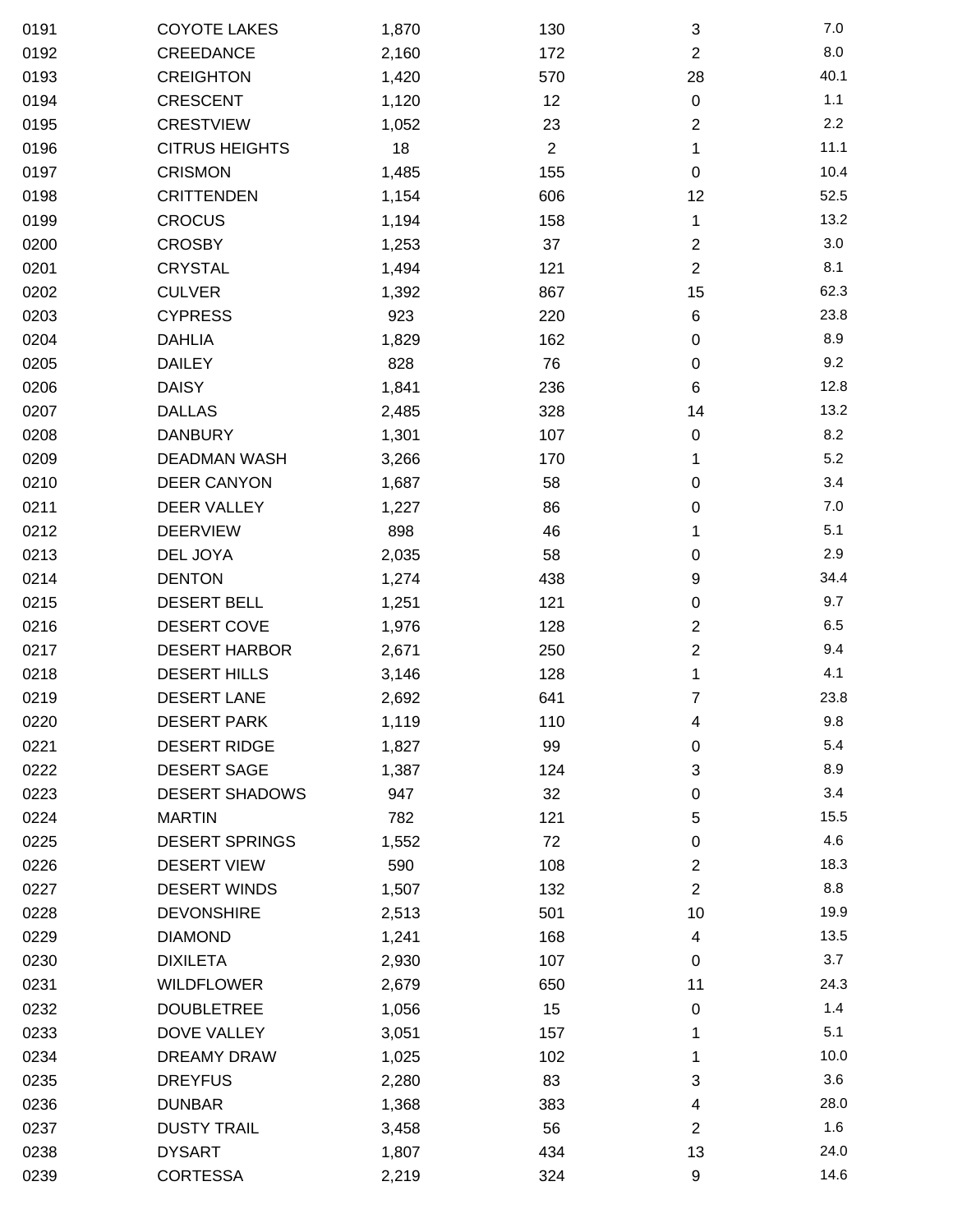| 0240 | PARKRIDGE              | 2,243 | 146   | 1                | 6.5  |
|------|------------------------|-------|-------|------------------|------|
| 0241 | <b>ECHO</b>            | 1,849 | 417   | 14               | 22.6 |
| 0242 | <b>CARON</b>           | 1,877 | 297   | $\overline{c}$   | 15.8 |
| 0243 | <b>EDGEMONT</b>        | 991   | 335   | 13               | 33.8 |
| 0244 | <b>EDGEWATER</b>       | 1,261 | 18    | $\boldsymbol{0}$ | 1.4  |
| 0245 | <b>EDISON</b>          | 1,199 | 738   | 21               | 61.6 |
| 0246 | EL CAMINO              | 1,547 | 88    | 0                | 5.7  |
| 0247 | EL CARO                | 2,004 | 303   | 4                | 15.1 |
| 0248 | EL DOMINGO             | 1,643 | 216   | 1                | 13.1 |
| 0249 | EL DORADO              | 1,276 | 33    | 1                | 2.6  |
| 0250 | <b>EL MIRAGE</b>       | 3,813 | 1,625 | 54               | 42.6 |
| 0251 | <b>CIELO GRANDE</b>    | 2,285 | 152   | $\overline{2}$   | 6.7  |
| 0252 | <b>ELWOOD</b>          | 1,699 | 589   | 12               | 34.7 |
| 0253 | <b>EMERALD</b>         | 1,085 | 19    | 0                | 1.8  |
| 0254 | <b>ENCANTO</b>         | 1,064 | 177   | 5                | 16.6 |
| 0255 | <b>ESCOBAR</b>         | 1,285 | 110   | 1                | 8.6  |
| 0256 | <b>ESCONDIDO</b>       | 1,510 | 149   | 6                | 9.9  |
| 0257 | <b>CROSSRIVER</b>      | 1,785 | 162   | 0                | 9.1  |
| 0258 | <b>DALEY</b>           | 578   | 33    | 0                | 5.7  |
| 0259 | <b>COLUMBINE</b>       | 939   | 151   | 4                | 16.1 |
| 0260 | <b>EVANS</b>           | 1,687 | 55    | 0                | 3.3  |
| 0261 | <b>EXETER</b>          | 857   | 19    | $\pmb{0}$        | 2.2  |
| 0262 | <b>FAIRMOUNT</b>       | 1,458 | 260   | 5                | 17.8 |
| 0263 | <b>ALVARADO</b>        | 1,337 | 450   | 5                | 33.7 |
| 0264 | <b>FENIMORE</b>        | 2,666 | 243   | 3                | 9.1  |
| 0265 | <b>FERN</b>            | 1,566 | 194   | 2                | 12.4 |
| 0266 | <b>FIESTA</b>          | 1,789 | 35    | $\boldsymbol{0}$ | 2.0  |
| 0267 | <b>FLEETWOOD</b>       | 862   | 202   | 6                | 23.4 |
| 0268 | <b>FLOWER</b>          | 1,429 | 221   | 0                | 15.5 |
| 0269 | <b>FLYNN</b>           | 1,006 | 267   | 7                | 26.5 |
| 0270 | <b>FOREST HILLS</b>    | 1,539 | 64    | 1                | 4.2  |
| 0271 | FORT MCDOWELL          | 431   | 77    | 1                | 17.9 |
| 0272 | <b>COMSTOCK</b>        | 348   | 45    | 0                | 12.9 |
| 0273 | <b>CROSSROADS PARK</b> | 3,318 | 354   | 6                | 10.7 |
| 0274 | <b>FOXWOOD</b>         | 951   | 48    | 0                | 5.0  |
| 0275 | DC RANCH               | 2,107 | 53    | 0                | 2.5  |
| 0276 | FTN HILLS 1            | 1,691 | 40    | 0                | 2.4  |
| 0277 | FTN HILLS 2            | 1,941 | 50    | 1                | 2.6  |
| 0278 | FTN HILLS 3            | 1,804 | 39    | $\overline{c}$   | 2.2  |
| 0279 | FTN HILLS 4            | 1,349 | 33    | 0                | 2.4  |
| 0280 | FTN HILLS 5            | 1,991 | 47    | 0                | 2.4  |
| 0281 | FTN HILLS 6            | 1,140 | 25    | 0                | 2.2  |
| 0282 | FTN HILLS 7            | 1,708 | 45    | 0                | 2.6  |
| 0283 | <b>GALVESTON</b>       | 1,613 | 148   | 1                | 9.2  |
| 0284 | <b>GARDEN GROVES</b>   | 1,514 | 409   | 5                | 27.0 |
| 0285 | <b>GARDEN LAKES</b>    | 2,055 | 503   | 12               | 24.5 |
| 0286 | <b>GARDENS</b>         | 1,115 | 203   | 6                | 18.2 |
| 0287 | <b>DESERT WILLOW</b>   | 2,832 | 148   | 1                | 5.2  |
| 0288 | <b>GATEWAY</b>         | 1,367 | 798   | 20               | 58.4 |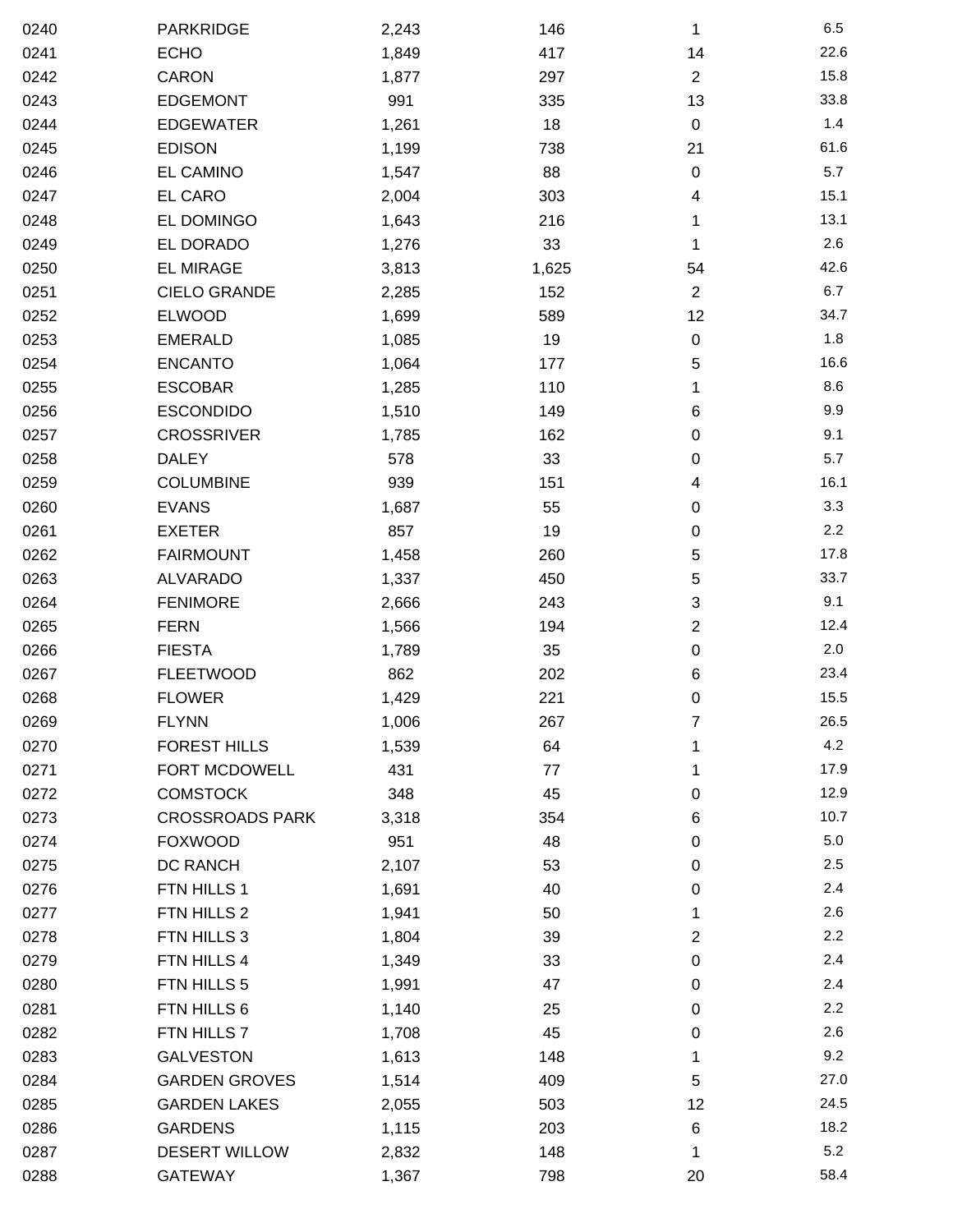| 0289 | <b>GEMINI</b>           | 1,554 | 229   | 4              | 14.7 |
|------|-------------------------|-------|-------|----------------|------|
| 0290 | <b>GERONIMO</b>         | 2,173 | 252   | $\overline{2}$ | 11.6 |
| 0291 | <b>GILA BEND</b>        | 745   | 288   | 11             | 38.7 |
| 0292 | <b>SAN PEDRO</b>        | 1,748 | 205   | $\pmb{0}$      | 11.7 |
| 0293 | <b>STONEHENGE</b>       | 2,016 | 169   | 3              | 8.4  |
| 0294 | <b>CULLUMBER</b>        | 2,273 | 361   | 8              | 15.9 |
| 0295 | <b>RIATA</b>            | 1,219 | 113   | 0              | 9.3  |
| 0296 | <b>SAN REMO</b>         | 1,135 | 53    | 0              | 4.7  |
| 0297 | <b>SCOTT</b>            | 2,544 | 236   | 3              | 9.3  |
| 0298 | CATAMARAN               | 2,960 | 187   | 3              | 6.3  |
| 0299 | <b>SAGEBRUSH</b>        | 2,895 | 285   | 4              | 9.8  |
| 0300 | PALO BLANCO             | 2,874 | 239   | 1              | 8.3  |
| 0301 | <b>MYSTIC</b>           | 3,607 | 387   | 4              | 10.7 |
| 0302 | <b>BARBADOS</b>         | 1,925 | 175   | 2              | 9.1  |
| 0303 | <b>LAKERIDGE</b>        | 1,820 | 119   | 0              | 6.5  |
| 0304 | <b>VISTA ALLEGRE</b>    | 1,131 | 147   | 0              | 13.0 |
| 0305 | <b>DRIFTWOOD</b>        | 1,131 | 79    | 0              | 7.0  |
| 0306 | <b>ARTESIAN</b>         | 2,745 | 319   | 4              | 11.6 |
| 0307 | <b>SIERRA MADRE</b>     | 3,185 | 348   | 4              | 10.9 |
| 0308 | SAHUARO RANCH           | 2,076 | 299   | 4              | 14.4 |
| 0309 | <b>HACIENDA VERDE</b>   | 904   | 183   | 5              | 20.2 |
| 0310 | <b>GLENCROFT</b>        | 1,165 | 138   | 3              | 11.8 |
| 0311 | <b>BUTLER</b>           | 1,727 | 352   | 3              | 20.4 |
| 0312 | <b>CRYSTAL GARDENS</b>  | 3,646 | 1,089 | 31             | 29.9 |
| 0313 | <b>WAYMARK GARDENS</b>  | 741   | 82    | 1              | 11.1 |
| 0314 | <b>NEW WORLD</b>        | 1,550 | 218   | 3              | 14.1 |
| 0315 | <b>APOLLO</b>           | 1,496 | 254   | 3              | 17.0 |
| 0316 | <b>DESERT HIGHLANDS</b> | 1,011 | 11    | 0              | 1.1  |
| 0317 | <b>MIDWAY</b>           | 2,352 | 528   | 14             | 22.4 |
| 0318 | PALM SHADOWS            | 1,498 | 752   | 12             | 50.2 |
| 0319 | <b>MANISTEE</b>         | 1,343 | 341   | 8              | 25.4 |
| 0320 | <b>KALER</b>            | 1,761 | 380   | 4              | 21.6 |
| 0321 | <b>SINE</b>             | 1,216 | 340   | 5              | 28.0 |
| 0322 | <b>DESERT OASIS A</b>   | 2,770 | 465   | 9              | 16.8 |
| 0323 | <b>SAN MIGUEL</b>       | 1,152 | 289   | 3              | 25.1 |
| 0324 | <b>DESERT MIRAGE</b>    | 2,083 | 561   | 12             | 26.9 |
| 0325 | <b>CHALLENGER</b>       | 2,108 | 726   | 16             | 34.4 |
| 0326 | <b>TUCKEY</b>           | 899   | 513   | 9              | 57.1 |
| 0327 | <b>DOBBINS RANCH</b>    | 3,308 | 853   | 11             | 25.8 |
| 0328 | <b>WEST PLAZA</b>       | 1,853 | 466   | 13             | 25.1 |
| 0329 | <b>FLAMINGO</b>         | 866   | 417   | 4              | 48.2 |
| 0330 | <b>DURANGO</b>          | 2,749 | 660   | 26             | 24.0 |
| 0331 | <b>VERMONT</b>          | 1,808 | 697   | 21             | 38.6 |
| 0332 | <b>COLTER</b>           | 1,186 | 466   | 14             | 39.3 |
| 0333 | READE                   | 1,406 | 542   | 17             | 38.5 |
| 0334 | <b>MONTEBELLO</b>       | 1,015 | 348   | 8              | 34.3 |
| 0335 | <b>ONEIL</b>            | 563   | 205   | 9              | 36.4 |
| 0336 | <b>BONSALL PARK</b>     | 715   | 212   | 5              | 29.7 |
| 0337 | <b>SILVA PARK</b>       | 1,358 | 386   | 9              | 28.4 |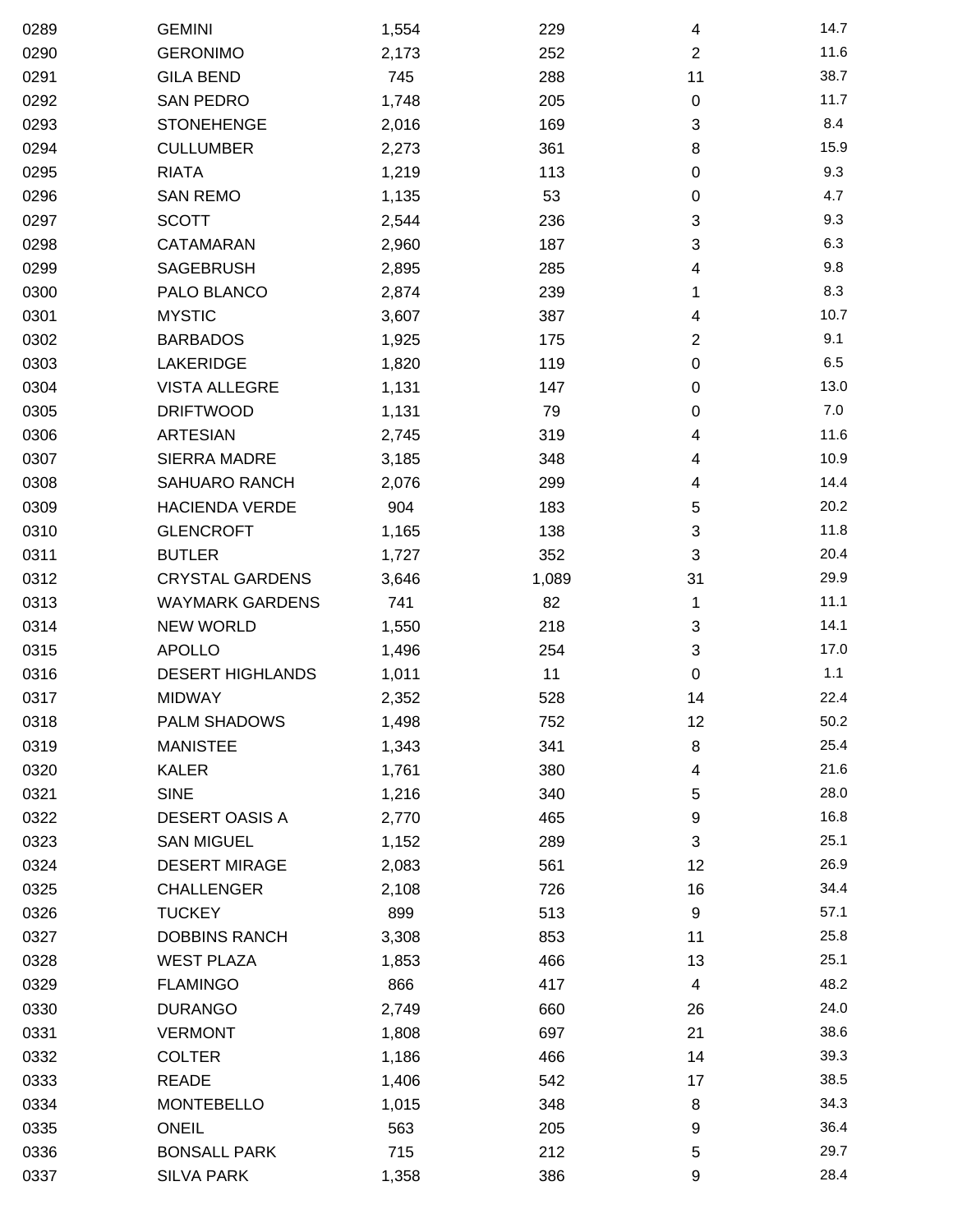| 0338 | <b>PECK</b>             | 1,317 | 593            | 16                      | 45.0 |
|------|-------------------------|-------|----------------|-------------------------|------|
| 0339 | <b>COYOTE HILLS</b>     | 2,201 | 180            | 1                       | 8.2  |
| 0340 | <b>PURPLE SAGE</b>      | 1,105 | 335            | 8                       | 30.3 |
| 0341 | <b>GLENN</b>            | 1,868 | 91             | $\pmb{0}$               | 4.9  |
| 0342 | <b>GLENROSA</b>         | 1,333 | 98             | 3                       | 7.4  |
| 0343 | <b>GLENVIEW</b>         | 1,754 | 89             | $\overline{c}$          | 5.1  |
| 0344 | <b>GOLD DUST</b>        | 1,461 | 64             | 0                       | 4.4  |
| 0345 | <b>GOLDEN</b>           | 1,124 | 208            | $\overline{c}$          | 18.5 |
| 0346 | <b>GOODYEAR</b>         | 698   | 272            | $\boldsymbol{9}$        | 39.0 |
| 0347 | <b>GRACE</b>            | 1,391 | 113            | $\overline{2}$          | 8.1  |
| 0348 | <b>GRANADA</b>          | 1,357 | 583            | 22                      | 43.0 |
| 0349 | <b>GRAND</b>            | 1,105 | 12             | $\pmb{0}$               | 1.1  |
| 0350 | <b>GRANITE MOUNTAIN</b> | 890   | 22             | 0                       | 2.5  |
| 0351 | <b>GREENBRIAR</b>       | 2,540 | 169            | $\boldsymbol{0}$        | 6.7  |
| 0352 | <b>GREENFIELD</b>       | 2,054 | 1,129          | 31                      | 55.0 |
| 0353 | <b>GREENFIELD PARK</b>  | 1,174 | 79             | $\pmb{0}$               | 6.7  |
| 0354 | <b>GREENTREE</b>        | 838   | 77             | 0                       | 9.2  |
| 0355 | <b>GREENWAY</b>         | 1,784 | 153            | 5                       | 8.6  |
| 0356 | <b>GREYSTONE</b>        | 1,405 | 10             | 1                       | 0.7  |
| 0357 | <b>GRISWOLD</b>         | 529   | 134            | $\pmb{0}$               | 25.3 |
| 0358 | <b>GROVERS</b>          | 1,207 | 180            | 7                       | 14.9 |
| 0359 | <b>GUADALUPE 1</b>      | 1,578 | 1,330          | 13                      | 84.3 |
| 0360 | <b>GUADALUPE 2</b>      | 1,181 | 1,012          | 8                       | 85.7 |
| 0361 | <b>HALL</b>             | 881   | 50             | 0                       | 5.7  |
| 0362 | <b>HAPPY TRAILS</b>     | 639   | $\overline{7}$ | $\pmb{0}$               | 1.1  |
| 0363 | <b>HAPPY VALLEY</b>     | 1,898 | 85             | 0                       | 4.5  |
| 0364 | <b>HARMONT</b>          | 1,508 | 301            | 6                       | 20.0 |
| 0365 | <b>HARQUAHALA</b>       | 118   | 30             | 4                       | 25.4 |
| 0366 | <b>HARRISON</b>         | 1,449 | 954            | 12                      | 65.8 |
| 0367 | <b>HARTFORD</b>         | 2,545 | 100            | 0                       | 3.9  |
| 0368 | <b>HASSAYAMPA</b>       | 728   | 112            | 3                       | 15.4 |
| 0369 | <b>HATCHER</b>          | 1,247 | 119            | 3                       | 9.5  |
| 0370 | <b>HAYDEN HIGH</b>      | 1,267 | 971            | 22                      | 76.6 |
| 0371 | <b>HAZELWOOD</b>        | 1,025 | 229            | $\overline{\mathbf{c}}$ | 22.3 |
| 0372 | <b>HEATHER</b>          | 540   | 87             | 3                       | 16.1 |
| 0373 | <b>HEATHERBRAE</b>      | 628   | 296            | 5                       | 47.1 |
| 0374 | <b>HELENA</b>           | 986   | 100            | 0                       | 10.1 |
| 0375 | <b>HERMOSA</b>          | 1,438 | 337            | 8                       | 23.4 |
| 0376 | <b>HICKIWAN</b>         | 55    | 26             | 0                       | 47.3 |
| 0377 | <b>HIGHLAND</b>         | 2,172 | 172            | 3                       | 7.9  |
| 0378 | <b>HIGLEY</b>           | 4,063 | 437            | 4                       | 10.8 |
| 0379 | <b>HILLCREST</b>        | 1,112 | 10             | 0                       | 0.9  |
| 0380 | <b>HILLERY</b>          | 1,596 | 55             | 0                       | 3.4  |
| 0381 | <b>HILLVIEW</b>         | 1,725 | 115            | 0                       | 6.7  |
| 0382 | <b>HILTON</b>           | 508   | 381            | 7                       | 75.0 |
| 0383 | <b>HOHOKAM</b>          | 1,881 | 146            | 1                       | 7.8  |
| 0384 | <b>HOLIDAY GARDENS</b>  | 1,033 | 451            | 11                      | 43.7 |
| 0385 | <b>HOLIDAY PARK</b>     | 410   | 185            | 7                       | 45.1 |
| 0386 | <b>HOLLY</b>            | 1,157 | 408            | 8                       | 35.3 |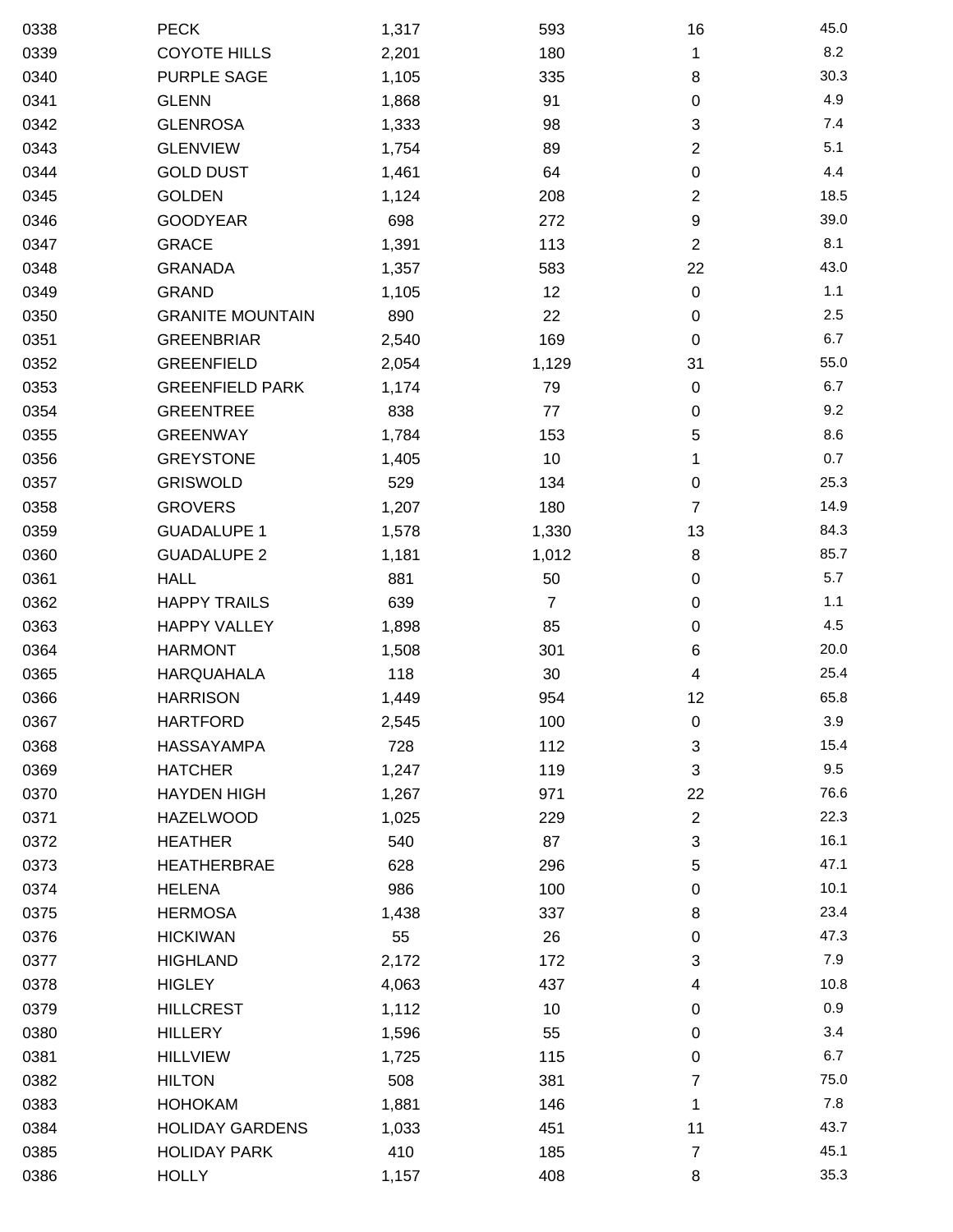| 0387 | <b>HOLLYHOCK</b>    | 857   | 451   | 10                      | 52.6 |
|------|---------------------|-------|-------|-------------------------|------|
| 0388 | SARIVAL             | 2,579 | 274   | $\overline{2}$          | 10.6 |
| 0389 | <b>HONDA</b>        | 3,005 | 675   | 1                       | 22.5 |
| 0390 | <b>HOPE</b>         | 1,936 | 1,175 | 20                      | 60.7 |
| 0391 | <b>HOPI</b>         | 1,072 | 19    | $\pmb{0}$               | 1.8  |
| 0392 | <b>HORIZON</b>      | 1,563 | 61    | $\pmb{0}$               | 3.9  |
| 0393 | <b>HORSESHOE</b>    | 850   | 83    | 1                       | 9.8  |
| 0394 | <b>HUBBELL</b>      | 1,477 | 109   | 0                       | 7.4  |
| 0395 | <b>INDEPENDENCE</b> | 1,739 | 584   | 16                      | 33.6 |
| 0396 | <b>INDIAN BEND</b>  | 1,309 | 153   | 4                       | 11.7 |
| 0397 | <b>INDIAN WELLS</b> | 2,904 | 93    | 1                       | 3.2  |
| 0398 | <b>INDIGO</b>       | 618   | 25    | 0                       | 4.0  |
| 0399 | <b>INGLESIDE</b>    | 695   | 38    | $\pmb{0}$               | 5.5  |
| 0400 | <b>IRONWOOD</b>     | 471   | 69    | $\pmb{0}$               | 14.6 |
| 0401 | <b>ISAAC</b>        | 1,019 | 718   | 28                      | 70.5 |
| 0402 | <b>JACKRABBIT</b>   | 2,391 | 116   | 4                       | 4.9  |
| 0403 | <b>JACKSON</b>      | 642   | 410   | 5                       | 63.9 |
| 0404 | <b>JADE</b>         | 2,175 | 380   | 4                       | 17.5 |
| 0405 | <b>JANICE</b>       | 1,599 | 165   | 8                       | 10.3 |
| 0406 | <b>JASMINE</b>      | 1,280 | 11    | $\boldsymbol{0}$        | 0.9  |
| 0407 | <b>JAVELINA</b>     | 1,561 | 77    | 0                       | 4.9  |
| 0408 | <b>JOHN CABOT</b>   | 3,004 | 256   | $\overline{\mathbf{c}}$ | 8.5  |
| 0409 | <b>JOSHUA</b>       | 1,721 | 39    | $\overline{2}$          | 2.3  |
| 0410 | <b>JULIAN</b>       | 1,966 | 355   | 11                      | 18.1 |
| 0411 | <b>JULIE</b>        | 2,130 | 190   | 3                       | 8.9  |
| 0412 | <b>JUNIPER</b>      | 1,485 | 117   | 0                       | 7.9  |
| 0413 | <b>JUPITER</b>      | 1,501 | 164   | $\pmb{0}$               | 10.9 |
| 0414 | <b>JUSTINE</b>      | 1,206 | 40    | 0                       | 3.3  |
| 0415 | <b>KACHINA</b>      | 2,136 | 155   | 3                       | 7.3  |
| 0416 | KAIBAB              | 1,377 | 42    | $\pmb{0}$               | 3.1  |
| 0417 | KALIL               | 2,175 | 64    | $\boldsymbol{0}$        | 2.9  |
| 0418 | <b>KEIM</b>         | 1,131 | 314   | 7                       | 27.8 |
| 0419 | <b>EASTRIDGE</b>    | 2,408 | 333   | 6                       | 13.8 |
| 0420 | <b>PALMBROOK</b>    | 3,036 | 751   | 9                       | 24.7 |
| 0421 | <b>KERRY</b>        | 1,804 | 144   | 3                       | 8.0  |
| 0422 | <b>KIMBERLY</b>     | 1,523 | 112   | 1                       | 7.4  |
| 0423 | <b>KINGS</b>        | 1,934 | 167   | 1                       | 8.6  |
| 0424 | <b>KIVA</b>         | 958   | 19    | 0                       | 2.0  |
| 0425 | <b>KODIAK</b>       | 1,273 | 25    | 0                       | 2.0  |
| 0426 | <b>KOKOPELLI</b>    | 1,156 | 146   | 1                       | 12.6 |
| 0427 | <b>KOMATKE</b>      | 571   | 177   | 1                       | 31.0 |
| 0428 | <b>KRISTAL</b>      | 1,291 | 68    | 0                       | 5.3  |
| 0429 | <b>FALCON</b>       | 397   | 30    | 1                       | 7.6  |
| 0430 | <b>LAKESIDE</b>     | 1,611 | 75    | 0                       | 4.7  |
| 0431 | <b>LAKEVIEW</b>     | 1,307 | 21    | $\overline{\mathbf{c}}$ | 1.6  |
| 0432 | LAKEWOOD            | 1,596 | 110   | $\overline{2}$          | 6.9  |
| 0433 | <b>LAMAR</b>        | 1,494 | 92    | $\boldsymbol{0}$        | 6.2  |
| 0434 | <b>LARKSPUR</b>     | 894   | 78    | 1                       | 8.7  |
| 0435 | <b>LAS BRISAS</b>   | 2,180 | 118   | 1                       | 5.4  |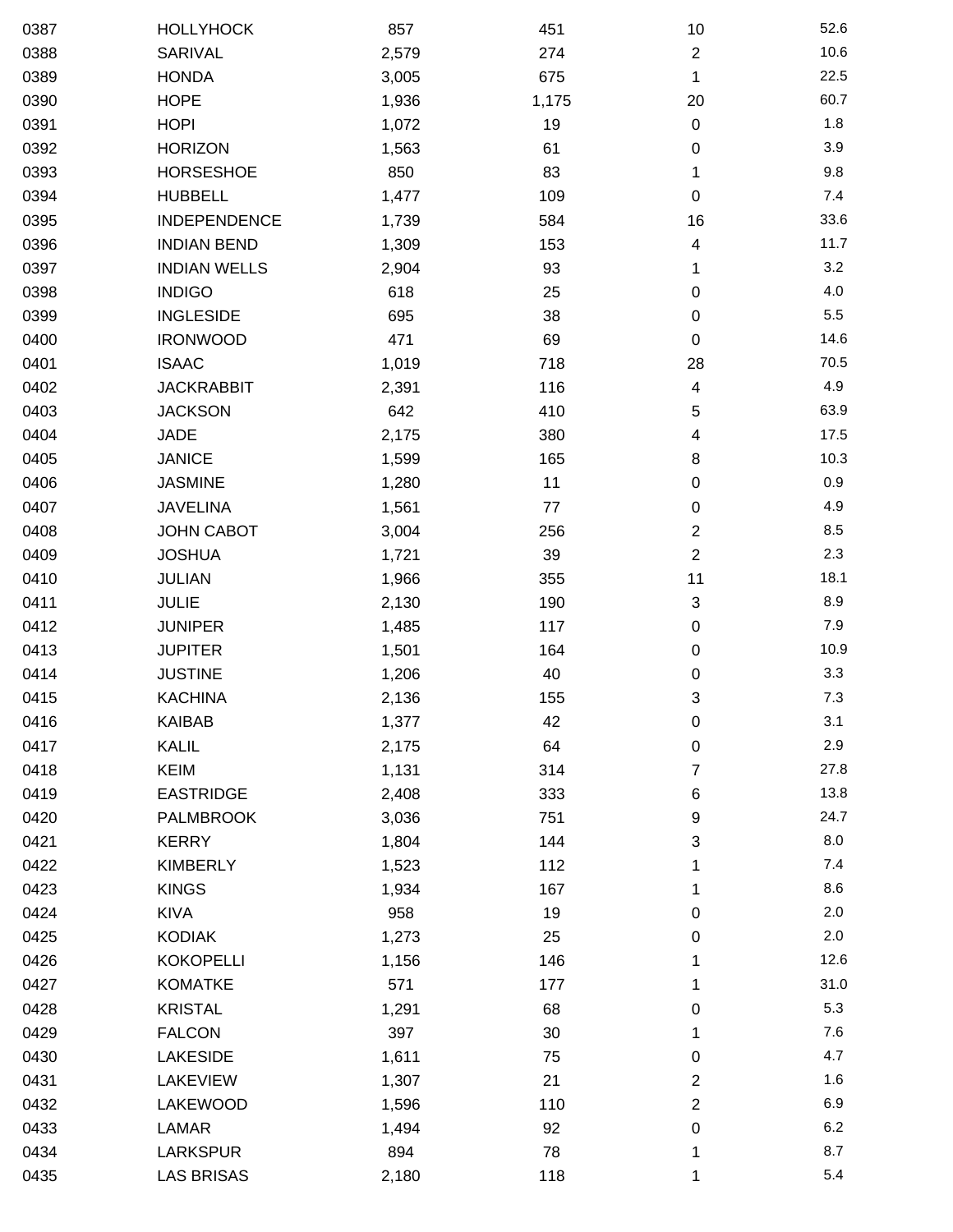| 0436 | LASSEN                 | 2,647 | 1,469 | 26                        | 55.5    |
|------|------------------------|-------|-------|---------------------------|---------|
| 0437 | LATHAM                 | 1,140 | 808   | 20                        | 70.9    |
| 0438 | <b>LAUREL</b>          | 1,361 | 51    | $\mathbf 0$               | 3.7     |
| 0439 | LAVEEN                 | 3,325 | 902   | 20                        | 27.1    |
| 0440 | <b>LAWRENCE</b>        | 1,281 | 64    | $\mathbf 0$               | $5.0\,$ |
| 0441 | <b>LEWIS</b>           | 1,114 | 682   | 23                        | 61.2    |
| 0442 | <b>LEXINGTON</b>       | 1,165 | 506   | 10                        | 43.4    |
| 0443 | <b>LIBBY</b>           | 1,125 | 97    | $\pmb{0}$                 | 8.6     |
| 0444 | <b>LIBERTY</b>         | 754   | 127   | $\ensuremath{\mathsf{3}}$ | 16.8    |
| 0445 | <b>LINDNER</b>         | 1,205 | 61    | 0                         | 5.1     |
| 0446 | <b>LISBON</b>          | 2,012 | 153   | $\pmb{0}$                 | 7.6     |
| 0447 | <b>LITCHFIELD</b>      | 1,743 | 277   | 3                         | 15.9    |
| 0448 | <b>AIRLINE CANAL</b>   | 1,873 | 429   | 8                         | 22.9    |
| 0449 | <b>LOLA</b>            | 1,157 | 72    | 0                         | 6.2     |
| 0450 | <b>LOMA VISTA</b>      | 972   | 102   | 2                         | 10.5    |
| 0451 | LONE BUTTE             | 12    | 6     | 0                         | 50.0    |
| 0452 | LONE CACTUS            | 2,295 | 120   | $\pmb{0}$                 | 5.2     |
| 0453 | <b>LONE MOUNTAIN</b>   | 1,149 | 28    | $\pmb{0}$                 | 2.4     |
| 0454 | LONESOME               | 1,898 | 808   | 22                        | 42.6    |
| 0455 | <b>LONGHORN</b>        | 1,458 | 168   | $\pmb{0}$                 | 11.5    |
| 0456 | <b>LOOKOUT RIDGE</b>   | 927   | 22    | $\pmb{0}$                 | 2.4     |
| 0457 | <b>LOS GATOS</b>       | 1,838 | 132   | 0                         | 7.2     |
| 0458 | <b>LOWELL</b>          | 1,097 | 576   | 6                         | 52.5    |
| 0459 | <b>LUCAS</b>           | 724   | 24    | 0                         | 3.3     |
| 0460 | <b>LUDLOW</b>          | 1,364 | 51    | 1                         | 3.7     |
| 0461 | <b>LUKE</b>            | 1,217 | 426   | 21                        | 35.0    |
| 0462 | <b>LUPINE</b>          | 995   | 119   | $\,6$                     | 12.0    |
| 0463 | LYNWOOD                | 1,090 | 698   | 13                        | 64.0    |
| 0464 | <b>MADISON HEIGHTS</b> | 1,255 | 55    | $\pmb{0}$                 | 4.4     |
| 0465 | <b>MADISON PARK</b>    | 1,456 | 351   | 6                         | 24.1    |
| 0466 | <b>MADRID</b>          | 799   | 453   | 17                        | 56.7    |
| 0467 | <b>MAGIC STONE</b>     | 777   | 84    | 0                         | 10.8    |
| 0468 | <b>MAJORCA</b>         | 666   | 46    | 1                         | 6.9     |
| 0469 | <b>MALAPAI</b>         | 1,371 | 35    | $\pmb{0}$                 | 2.6     |
| 0470 | MANDALAY               | 1,394 | 152   | 5                         | 10.9    |
| 0471 | MANZANITA              | 1,251 | 259   | $\overline{2}$            | 20.7    |
| 0472 | MAPLEWOOD              | 1,190 | 50    | 0                         | 4.2     |
| 0473 | <b>MARCONI</b>         | 1,450 | 147   | 4                         | 10.1    |
| 0474 | <b>MARICOPA</b>        | 1,370 | 108   | 1                         | 7.9     |
| 0475 | <b>MARIGOLD</b>        | 1,050 | 161   | 0                         | 15.3    |
| 0476 | <b>MARLETTE</b>        | 856   | 99    | 1                         | 11.6    |
| 0477 | <b>MARSHALL</b>        | 1,057 | 226   | 1                         | 21.4    |
| 0478 | MARYLAND               | 1,486 | 320   | $\overline{2}$            | 21.5    |
| 0479 | <b>MARYVALE</b>        | 896   | 420   | 16                        | 46.9    |
| 0480 | <b>MAUNA LOA</b>       | 1,425 | 238   | 7                         | 16.7    |
| 0481 | <b>MCCORMICK EAST</b>  | 2,146 | 71    | 0                         | 3.3     |
| 0482 | MCCORMICK WEST         | 2,241 | 86    | 1                         | 3.8     |
| 0483 | <b>MCDONALD</b>        | 862   | 29    | $\pmb{0}$                 | 3.4     |
| 0484 | <b>MCKELLIPS PARK</b>  | 1,275 | 223   | 6                         | 17.5    |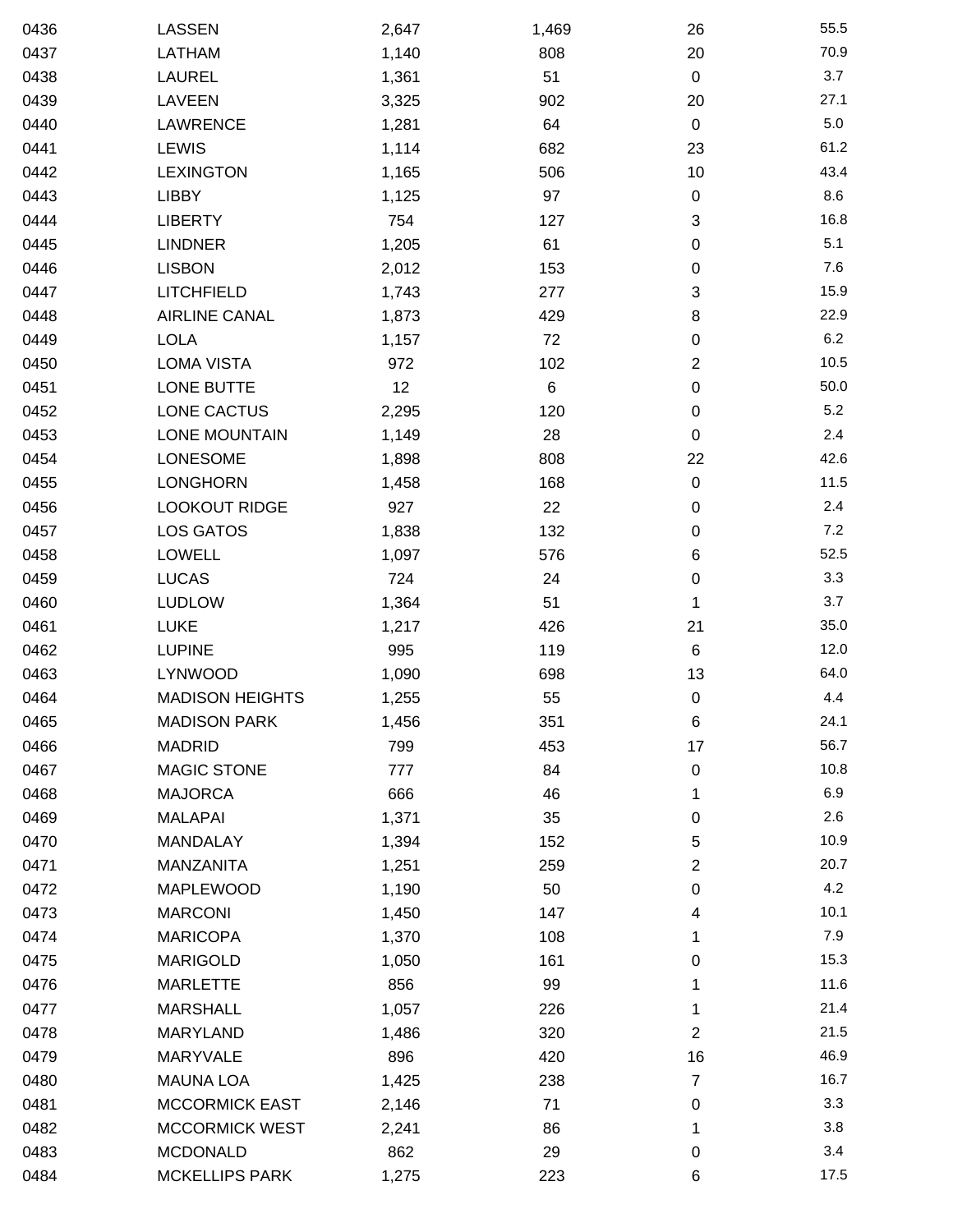| 0485 | <b>MCKINLEY</b>     | 1,351 | 459 | 10                        | 34.0  |
|------|---------------------|-------|-----|---------------------------|-------|
| 0486 | <b>FESTIVAL</b>     | 1,374 | 39  | $\pmb{0}$                 | 2.8   |
| 0487 | <b>MCQUEEN</b>      | 3,298 | 148 | 0                         | 4.5   |
| 0488 | <b>MEADOW HILLS</b> | 2,146 | 119 | 1                         | 5.5   |
| 0489 | <b>FIESTA RANCH</b> | 2,220 | 261 | $\pmb{0}$                 | 11.8  |
| 0490 | <b>MEDLOCK</b>      | 1,425 | 99  | $\pmb{0}$                 | 6.9   |
| 0491 | <b>MERCER</b>       | 1,288 | 47  | $\pmb{0}$                 | 3.6   |
| 0492 | <b>MESA 045</b>     | 1,028 | 128 | 1                         | 12.5  |
| 0493 | <b>MESA 027</b>     | 1,529 | 209 | $\overline{2}$            | 13.7  |
| 0494 | MESA 044            | 1,996 | 300 | 14                        | 15.0  |
| 0495 | <b>MESA 066</b>     | 1,176 | 508 | 16                        | 43.2  |
| 0496 | <b>MESA 030</b>     | 1,100 | 219 | 8                         | 19.9  |
| 0497 | <b>MESA 031</b>     | 1,518 | 216 | 4                         | 14.2  |
| 0498 | <b>MESA 052</b>     | 726   | 133 | 7                         | 18.3  |
| 0499 | <b>MESA 062</b>     | 1,267 | 215 | 7                         | 17.0  |
| 0500 | <b>MESA 050</b>     | 2,185 | 445 | 7                         | 20.4  |
| 0501 | <b>MESA 063</b>     | 1,259 | 341 | 9                         | 27.1  |
| 0502 | <b>MESA 033</b>     | 1,275 | 82  | 0                         | 6.4   |
| 0503 | <b>MESA 103</b>     | 1,109 | 98  | 1                         | 8.8   |
| 0504 | <b>MESA 090</b>     | 1,580 | 164 | 1                         | 10.4  |
| 0505 | <b>MESA 113</b>     | 1,759 | 108 | $\overline{2}$            | 6.1   |
| 0506 | <b>MESA 109</b>     | 1,871 | 162 | 1                         | 8.7   |
| 0507 | <b>MESA 110</b>     | 1,818 | 218 | 1                         | 12.0  |
| 0508 | <b>MESA 112</b>     | 1,193 | 130 | $\overline{2}$            | 10.9  |
| 0509 | <b>MESA 111</b>     | 1,489 | 167 | 0                         | 11.2  |
| 0510 | <b>MESA 069</b>     | 621   | 167 | 4                         | 26.9  |
| 0511 | <b>FOOTHILLS</b>    | 1,888 | 142 | $\pmb{0}$                 | $7.5$ |
| 0512 | <b>MESA 032</b>     | 1,609 | 190 | 1                         | 11.8  |
| 0513 | <b>MESA 064</b>     | 1,332 | 325 | 17                        | 24.4  |
| 0514 | <b>MESA 093</b>     | 1,724 | 601 | 17                        | 34.9  |
| 0515 | <b>MESA 065</b>     | 1,390 | 360 | 15                        | 25.9  |
| 0516 | <b>MESA 049</b>     | 1,405 | 214 | $\ensuremath{\mathsf{3}}$ | 15.2  |
| 0517 | <b>MESA 078</b>     | 2,156 | 456 | 9                         | 21.2  |
| 0518 | <b>MESA 080</b>     | 753   | 290 | 12                        | 38.5  |
| 0519 | <b>FOX HILL</b>     | 524   | 42  | 1                         | 8.0   |
| 0520 | FTN HILLS 9         | 2,068 | 60  | 0                         | 2.9   |
| 0521 | <b>MESA 048</b>     | 1,252 | 136 | 2                         | 10.9  |
| 0522 | <b>MESA 057</b>     | 1,721 | 256 | 4                         | 14.9  |
| 0523 | <b>MESA 068</b>     | 1,262 | 321 | 10                        | 25.4  |
| 0524 | <b>MESA 081</b>     | 1,001 | 319 | 19                        | 31.9  |
| 0525 | <b>MESA 011</b>     | 937   | 131 | 3                         | 14.0  |
| 0526 | <b>MESA 047</b>     | 595   | 63  | 2                         | 10.6  |
| 0527 | <b>MESA 075</b>     | 1,015 | 160 | 2                         | 15.8  |
| 0528 | <b>MESA 012</b>     | 1,311 | 265 | 8                         | 20.2  |
| 0529 | <b>MESA 067</b>     | 613   | 256 | 7                         | 41.8  |
| 0530 | <b>MESA 013</b>     | 1,339 | 275 | 9                         | 20.5  |
| 0531 | <b>MESA 100</b>     | 2,069 | 138 | 1                         | 6.7   |
| 0532 | <b>MESA 029</b>     | 1,576 | 124 | 3                         | 7.9   |
| 0533 | <b>MESA 105</b>     | 1,080 | 150 | $\boldsymbol{2}$          | 13.9  |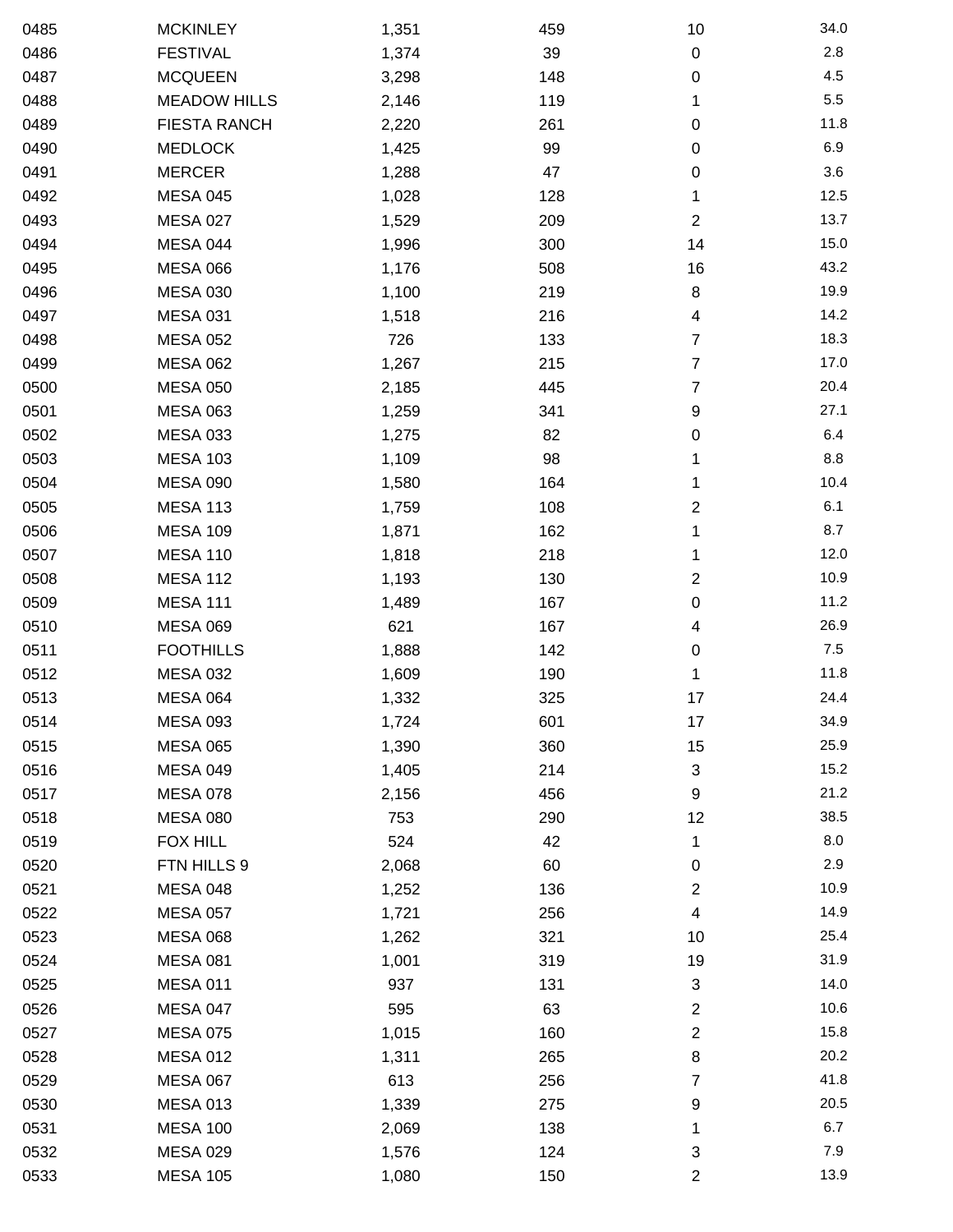| 0534 | <b>MESA 097</b>     | 1,474 | 230 | $\pmb{0}$                 | 15.6 |
|------|---------------------|-------|-----|---------------------------|------|
| 0535 | MESA 094            | 1,344 | 181 | 4                         | 13.5 |
| 0536 | <b>MESA 082</b>     | 1,132 | 333 | 8                         | 29.4 |
| 0537 | <b>MESA 083</b>     | 1,298 | 348 | 10                        | 26.8 |
| 0538 | <b>MESA 060</b>     | 1,476 | 23  | $\pmb{0}$                 | 1.6  |
| 0539 | <b>MESA 055</b>     | 923   | 231 | 9                         | 25.0 |
| 0540 | <b>MESA 056</b>     | 1,494 | 313 | 10                        | 21.0 |
| 0541 | <b>MESA 115</b>     | 1,394 | 184 | $\overline{c}$            | 13.2 |
| 0542 | <b>MESA 116</b>     | 1,722 | 224 | $\ensuremath{\mathsf{3}}$ | 13.0 |
| 0543 | <b>MESA 114</b>     | 1,532 | 161 | $\pmb{0}$                 | 10.5 |
| 0544 | <b>MESA 006</b>     | 1,495 | 76  | $\ensuremath{\mathsf{3}}$ | 5.1  |
| 0545 | MESA 014            | 1,454 | 148 | 2                         | 10.2 |
| 0546 | <b>MESA 016</b>     | 1,791 | 111 | 1                         | 6.2  |
| 0547 | <b>MESA 017</b>     | 1,377 | 88  | 1                         | 6.4  |
| 0548 | <b>MESA 058</b>     | 975   | 50  | 1                         | 5.1  |
| 0549 | <b>MESA 084</b>     | 1,878 | 296 | 10                        | 15.8 |
| 0550 | <b>MESA 004</b>     | 726   | 105 | 4                         | 14.5 |
| 0551 | <b>MESA 096</b>     | 1,057 | 188 | 1                         | 17.8 |
| 0552 | <b>MESA 095</b>     | 1,816 | 196 | $\pmb{0}$                 | 10.8 |
| 0553 | <b>MESA 088</b>     | 1,733 | 173 | $\pmb{0}$                 | 10.0 |
| 0554 | <b>MESA 034</b>     | 1,848 | 149 | $\pmb{0}$                 | 8.1  |
| 0555 | <b>MESA 108</b>     | 1,093 | 79  | 0                         | 7.2  |
| 0556 | <b>MESA 035</b>     | 1,579 | 106 | 1                         | 6.7  |
| 0557 | <b>MESA 086</b>     | 1,547 | 127 | 1                         | 8.2  |
| 0558 | <b>MESA 015</b>     | 1,837 | 204 | 4                         | 11.1 |
| 0559 | <b>MESA 021</b>     | 2,116 | 119 | 1                         | 5.6  |
| 0560 | <b>MESA 020</b>     | 1,349 | 82  | $\pmb{0}$                 | 6.1  |
| 0561 | <b>MESA 001</b>     | 1,344 | 68  | $\pmb{0}$                 | 5.1  |
| 0562 | <b>MESA 008</b>     | 2,002 | 131 | $\boldsymbol{2}$          | 6.5  |
| 0563 | <b>APACHE WELLS</b> | 1,891 | 61  | 1                         | 3.2  |
| 0564 | <b>MESA 087</b>     | 1,561 | 57  | 2                         | 3.7  |
| 0565 | <b>MESA 101</b>     | 331   | 21  | 0                         | 6.3  |
| 0566 | <b>MESA 061</b>     | 1,634 | 127 | 0                         | 7.8  |
| 0567 | <b>MESA 039</b>     | 1,502 | 112 | $\pmb{0}$                 | 7.5  |
| 0568 | <b>MESA 040</b>     | 1,283 | 60  | 8                         | 4.7  |
| 0569 | <b>MESA 022</b>     | 2,512 | 153 | $\ensuremath{\mathsf{3}}$ | 6.1  |
| 0570 | <b>MESA 098</b>     | 2,036 | 194 | 0                         | 9.5  |
| 0571 | <b>MESA 025</b>     | 2,453 | 148 | 4                         | 6.0  |
| 0572 | <b>MESA 092</b>     | 106   | 28  | $\pmb{0}$                 | 26.4 |
| 0573 | <b>FULTON RANCH</b> | 367   | 22  | 0                         | 6.0  |
| 0574 | <b>MESA 043</b>     | 1,629 | 148 | $\boldsymbol{2}$          | 9.1  |
| 0575 | <b>MESA 003</b>     | 984   | 50  | $\pmb{0}$                 | 5.1  |
| 0576 | <b>MESA 107</b>     | 1,876 | 303 | 10                        | 16.2 |
| 0577 | <b>MESA 026</b>     | 660   | 124 | 1                         | 18.8 |
| 0578 | <b>MESA 028</b>     | 1,486 | 146 | $\overline{c}$            | 9.8  |
| 0579 | <b>MESA 102</b>     | 1,305 | 129 | 4                         | 9.9  |
| 0580 | <b>MESA 089</b>     | 2,425 | 270 | 1                         | 11.1 |
| 0581 | <b>MESA 074</b>     | 1,139 | 67  | 3                         | 5.9  |
| 0582 | <b>MESA 002</b>     | 1,702 | 134 | 1                         | 7.9  |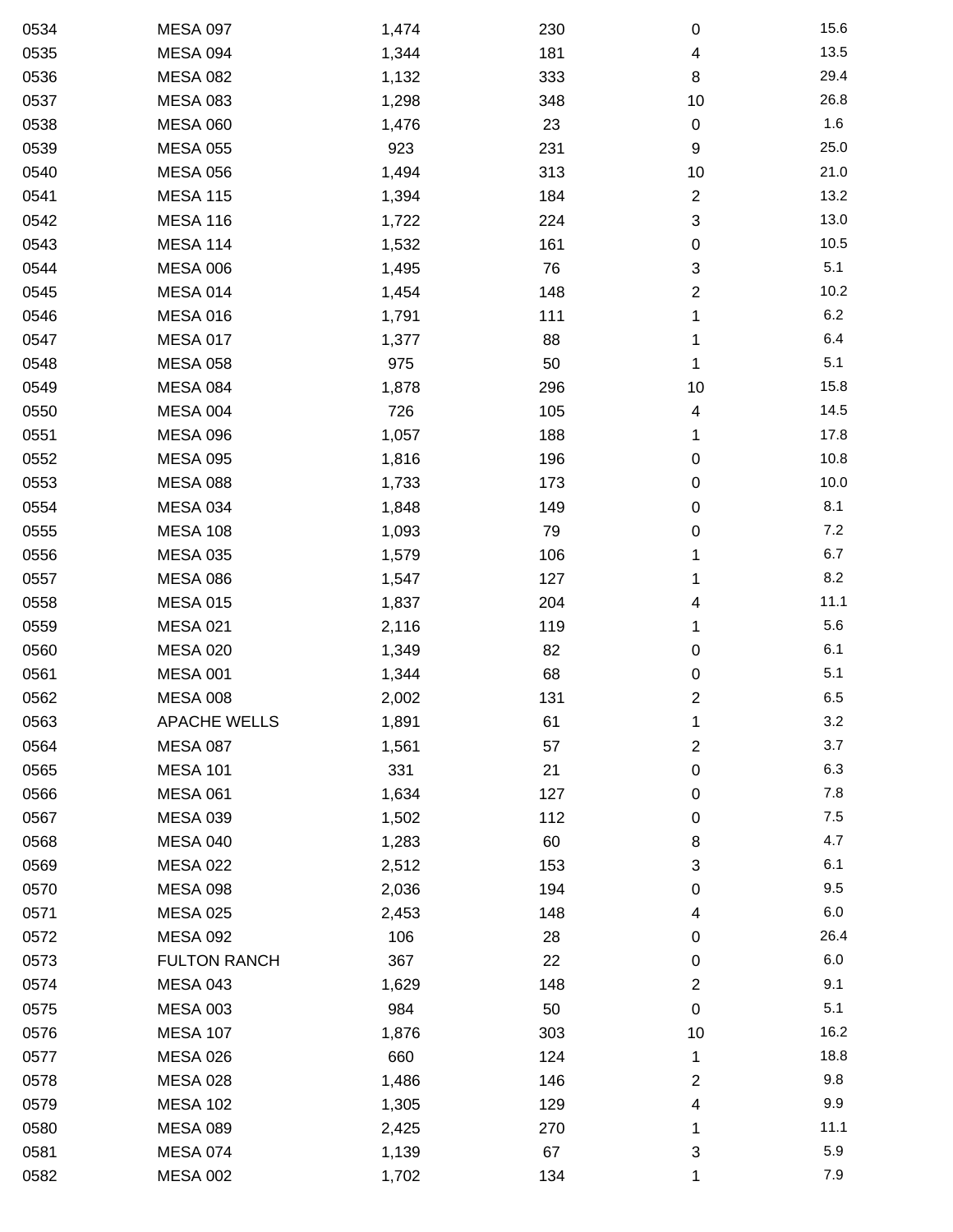| 0583 | <b>MESA 024</b>          | 1,311 | 126 | 0         | 9.6  |
|------|--------------------------|-------|-----|-----------|------|
| 0584 | <b>MESA 104</b>          | 1,025 | 141 | 3         | 13.8 |
| 0585 | <b>MESA 046</b>          | 508   | 75  | 0         | 14.8 |
| 0586 | <b>MESA 073</b>          | 2,108 | 167 | 4         | 7.9  |
| 0587 | <b>MESA 023</b>          | 1,775 | 108 | 4         | 6.1  |
| 0588 | <b>MESA 099</b>          | 2,472 | 290 | 3         | 11.7 |
| 0589 | <b>MESA 059</b>          | 1,478 | 90  | 2         | 6.1  |
| 0590 | <b>MESA 038</b>          | 1,932 | 203 | 1         | 10.5 |
| 0591 | <b>MESA 037</b>          | 2,558 | 213 | 0         | 8.3  |
| 0592 | <b>MESA 071</b>          | 1,470 | 79  | 0         | 5.4  |
| 0593 | <b>MESA 019</b>          | 1,135 | 71  | $\pmb{0}$ | 6.3  |
| 0594 | <b>MESA 070</b>          | 699   | 57  | 0         | 8.2  |
| 0595 | <b>MESA 085</b>          | 1,511 | 178 | 3         | 11.8 |
| 0596 | MESA 041                 | 1,766 | 106 | 0         | 6.0  |
| 0597 | <b>MESA 042</b>          | 1,321 | 126 | 2         | 9.5  |
| 0598 | <b>MESA 106</b>          | 1,812 | 257 | 3         | 14.2 |
| 0599 | <b>MESA 079</b>          | 345   | 161 | 4         | 46.7 |
| 0600 | <b>MESA 005</b>          | 1,493 | 149 | 4         | 10.0 |
| 0601 | <b>MESA 053</b>          | 883   | 152 | 8         | 17.2 |
| 0602 | <b>HAPPY</b>             | 1,382 | 262 | 16        | 19.0 |
| 0603 | <b>MESA 007</b>          | 1,703 | 52  | $\pmb{0}$ | 3.1  |
| 0604 | <b>HIDALGO</b>           | 1,962 | 595 | 16        | 30.3 |
| 0605 | <b>MESA 010</b>          | 1,934 | 114 | 1         | 5.9  |
| 0606 | <b>MESA 036</b>          | 2,392 | 107 | 0         | 4.5  |
| 0607 | <b>MESA 018</b>          | 1,207 | 36  | 0         | 3.0  |
| 0608 | <b>MESCAL</b>            | 819   | 106 | 4         | 12.9 |
| 0609 | <b>MESQUITE</b>          | 2,135 | 97  | 1         | 4.5  |
| 0610 | <b>METRO</b>             | 1,871 | 284 | 3         | 15.2 |
| 0611 | <b>MICHELLE</b>          | 1,478 | 102 | 1         | 6.9  |
| 0612 | <b>MICHIGAN</b>          | 1,522 | 123 | 0         | 8.1  |
| 0613 | <b>MIMOSA</b>            | 1,516 | 18  | 1         | 1.2  |
| 0614 | <b>MINNEZONA</b>         | 591   | 292 | 10        | 49.4 |
| 0615 | <b>IVANHOE</b>           | 3,270 | 390 | 5         | 11.9 |
| 0616 | <b>MOBILE</b>            | 66    | 5   | 0         | 7.6  |
| 0617 | <b>MODOC</b>             | 1,321 | 85  | 0         | 6.4  |
| 0618 | <b>MOHAVE</b>            | 2,029 | 127 | 1         | 6.3  |
| 0619 | <b>MOHAWK</b>            | 1,689 | 115 | 0         | 6.8  |
| 0620 | <b>ESTRELLA MOUNTAIN</b> | 81    | 9   | 1         | 11.1 |
| 0621 | <b>MONROE</b>            | 1,002 | 273 | 1         | 27.2 |
| 0622 | <b>MONTE CRISTO</b>      | 2,915 | 187 | 0         | 6.4  |
| 0623 | <b>MONTE VISTA</b>       | 738   | 478 | 11        | 64.8 |
| 0624 | <b>FLETCHER HEIGHTS</b>  | 2,152 | 132 | 1         | 6.1  |
| 0625 | LAS SENDAS MOUNTA        | 1,916 | 88  | 0         | 4.6  |
| 0626 | <b>MONTEROSA</b>         | 679   | 65  | 1         | 9.6  |
| 0627 | <b>MONTOYA</b>           | 1,105 | 60  | 0         | 5.4  |
| 0628 | <b>MOON MOUNTAIN</b>     | 1,372 | 66  | 1         | 4.8  |
| 0629 | <b>MOON VALLEY</b>       | 1,335 | 46  | 1         | 3.4  |
| 0630 | <b>MOONSET</b>           | 1,171 | 33  | 0         | 2.8  |
| 0631 | <b>MORRISTOWN</b>        | 822   | 30  | 0         | 3.6  |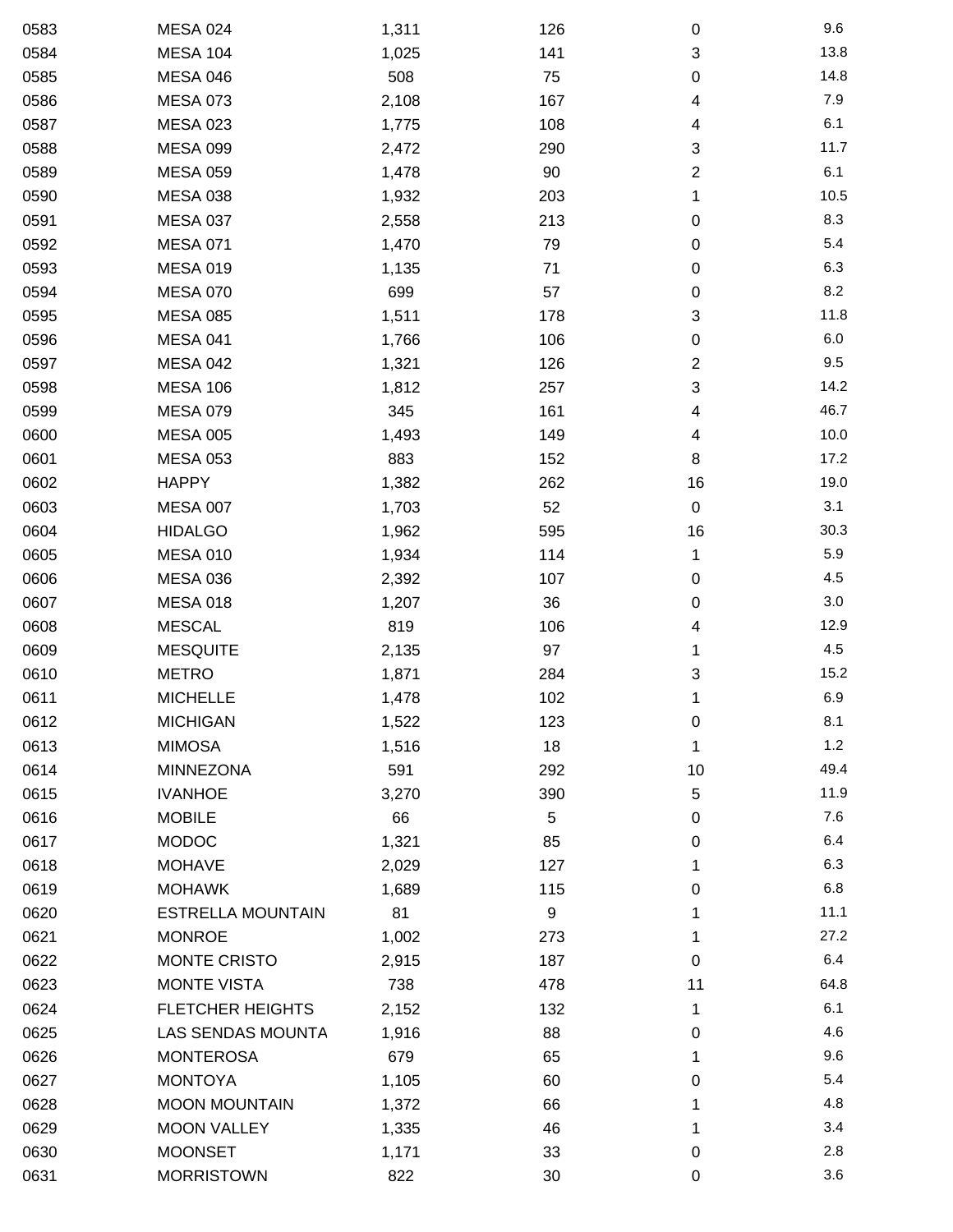| 0632 | <b>MORROW</b>         | 1,218 | 121            | $\mathbf 0$      | 9.9  |
|------|-----------------------|-------|----------------|------------------|------|
| 0633 | <b>MORTEN</b>         | 1,584 | 254            | 5                | 16.0 |
| 0634 | <b>MOUNTAIN PARK</b>  | 1,240 | 45             | 1                | 3.6  |
| 0635 | <b>MOUNTAIN SKY</b>   | 1,436 | 84             | 0                | 5.8  |
| 0636 | <b>MOUNTAIN VISTA</b> | 2,318 | 64             | 0                | 2.8  |
| 0637 | <b>MOUNTAINSIDE</b>   | 2,792 | 58             | $\overline{2}$   | 2.1  |
| 0638 | <b>MULBERRY</b>       | 444   | 201            | 6                | 45.3 |
| 0639 | <b>MUMMY MOUNTAIN</b> | 2,374 | 113            | 3                | 4.8  |
| 0640 | FOX CROSSING          | 2,970 | 259            | 1                | 8.7  |
| 0641 | <b>MUSTANG</b>        | 1,554 | 31             | 0                | 2.0  |
| 0642 | <b>MYRTLE</b>         | 1,241 | 228            | 4                | 18.4 |
| 0643 | <b>NAVAJO</b>         | 1,006 | 30             | 0                | 3.0  |
| 0644 | <b>NEW RIVER</b>      | 3,146 | 85             | 0                | 2.7  |
| 0645 | <b>NICOLET</b>        | 1,032 | 281            | 2                | 27.2 |
| 0646 | <b>NIGHTINGALE</b>    | 2,281 | 199            | $\sqrt{2}$       | 8.7  |
| 0647 | <b>NILE</b>           | 1,470 | 358            | 8                | 24.4 |
| 0648 | <b>NISBET</b>         | 1,202 | 177            | 3                | 14.7 |
| 0649 | <b>NORTH HIGH</b>     | 1,537 | 243            | $\overline{2}$   | 15.8 |
| 0650 | <b>NORTHVIEW</b>      | 1,106 | 200            | 5                | 18.1 |
| 0651 | <b>NORTON</b>         | 1,494 | 167            | 3                | 11.2 |
| 0652 | <b>OAKHURST</b>       | 1,000 | 39             | 0                | 3.9  |
| 0653 | <b>OAKMONT</b>        | 1,150 | 39             | 1                | 3.4  |
| 0654 | <b>OAKTREE</b>        | 1,530 | 92             | 1                | 6.0  |
| 0655 | <b>OAKWOOD</b>        | 1,189 | 66             | 0                | 5.6  |
| 0656 | <b>OASIS</b>          | 2,137 | 275            | 3                | 12.9 |
| 0657 | <b>OCOTILLO</b>       | 1,357 | 386            | 8                | 28.4 |
| 0658 | <b>STUMP</b>          | 3,799 | 1,697          | 54               | 44.7 |
| 0659 | <b>OLIVE</b>          | 2,047 | 203            | 4                | 9.9  |
| 0660 | <b>OLNEY</b>          | 1,373 | 444            | 4                | 32.3 |
| 0661 | <b>ONEIDA</b>         | 1,082 | 117            | $\mathbf 0$      | 10.8 |
| 0662 | <b>ONYX</b>           | 1,152 | 60             | 0                | 5.2  |
| 0663 | <b>ORAIBI</b>         | 1,468 | 89             | 2                | 6.1  |
| 0664 | ORANGE                | 776   | 50             | 1                | 6.4  |
| 0665 | <b>ORANGE TREE</b>    | 1,330 | 41             | 0                | 3.1  |
| 0666 | ORANGEWOOD            | 1,745 | 141            | 1                | 8.1  |
| 0667 | ORCHID                | 789   | 157            | 2                | 19.9 |
| 0668 | <b>OREGON</b>         | 713   | 152            | $\overline{2}$   | 21.3 |
| 0669 | <b>ORME</b>           | 4,157 | 1,192          | 28               | 28.7 |
| 0670 | PAINTED ROCK          | 21    | $\overline{2}$ | $\pmb{0}$        | 9.5  |
| 0671 | <b>PAIUTE</b>         | 2,059 | 192            | $\boldsymbol{2}$ | 9.3  |
| 0672 | <b>LUKE FIELD</b>     | 2,206 | 515            | 16               | 23.3 |
| 0673 | PALM VALLEY           | 2,227 | 268            | 1                | 12.0 |
| 0674 | <b>PALMAIRE</b>       | 981   | 50             | 0                | 5.1  |
| 0675 | <b>PALMCROFT</b>      | 1,494 | 124            | 0                | 8.3  |
| 0676 | PALMDALE              | 1,034 | 284            | $\overline{2}$   | 27.5 |
| 0677 | PALO CRISTI           | 1,243 | 23             | $\pmb{0}$        | 1.9  |
| 0678 | PALO VERDE            | 1,562 | 214            | 7                | 13.7 |
| 0679 | <b>PALOMINO</b>       | 1,035 | 184            | 6                | 17.8 |
| 0680 | PAPAGO PARK           | 1,240 | 196            | 5                | 15.8 |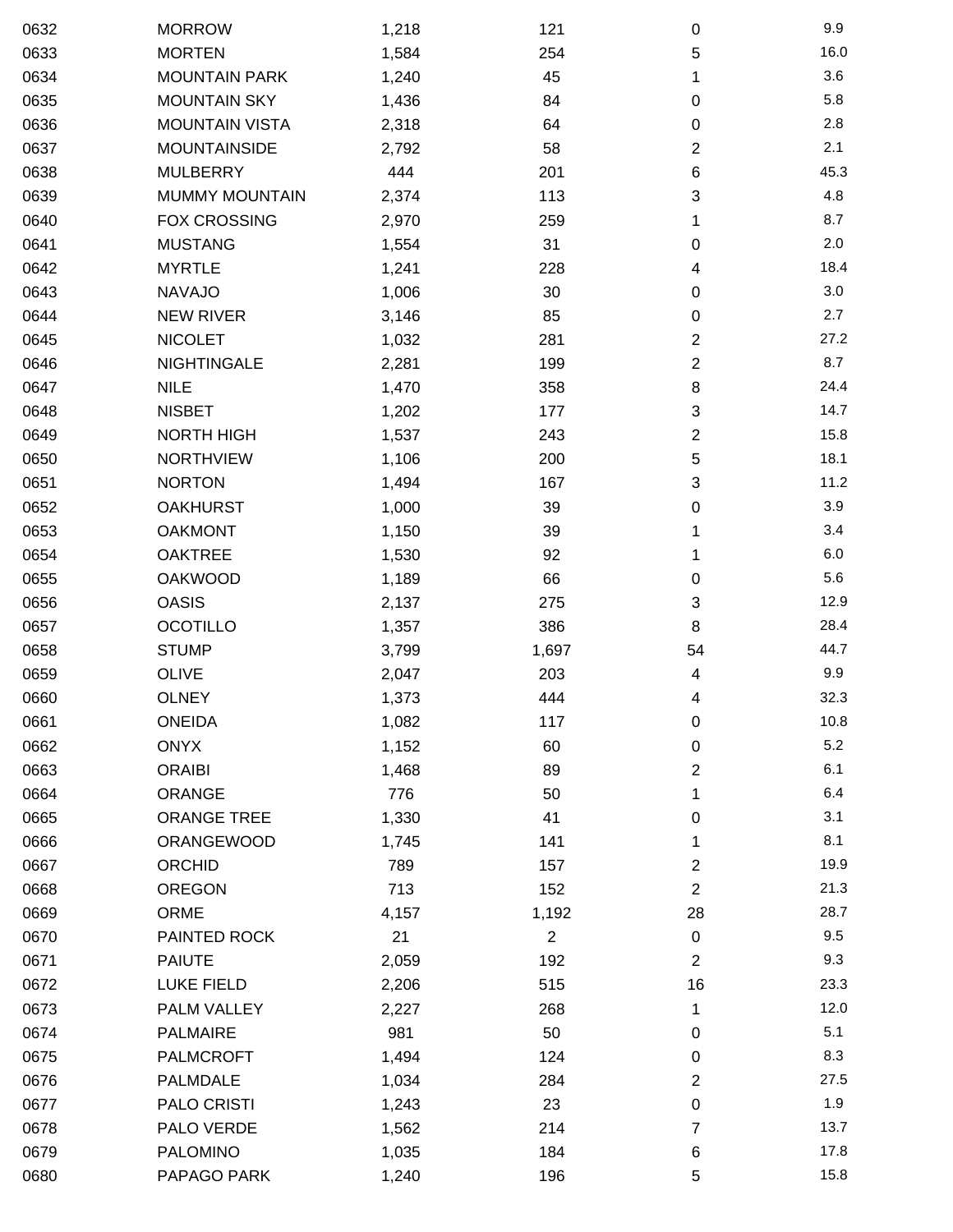| 0681 | <b>PARADA</b>         | 706   | 127 | 0              | 18.0 |
|------|-----------------------|-------|-----|----------------|------|
| 0682 | <b>LYNX</b>           | 2,263 | 213 | 4              | 9.4  |
| 0683 | <b>PARADISE PARK</b>  | 1,032 | 96  | 1              | 9.3  |
| 0684 | <b>PARAISO</b>        | 2,377 | 154 | 5              | 6.5  |
| 0685 | PARK CENTRAL          | 1,170 | 151 | 0              | 12.9 |
| 0686 | <b>PARK MEADOWS</b>   | 1,365 | 56  | 0              | 4.1  |
| 0687 | <b>PARKVIEW</b>       | 501   | 309 | 1              | 61.7 |
| 0688 | <b>PASADENA</b>       | 750   | 109 | 3              | 14.5 |
| 0689 | PATRICIA ANN          | 1,727 | 177 | 3              | 10.2 |
| 0690 | PEAK VIEW             | 2,331 | 58  | 0              | 2.5  |
| 0691 | <b>DESERT VISTA</b>   | 1,833 | 289 | 3              | 15.8 |
| 0692 | PECAN RIDGE           | 1,317 | 44  | 0              | 3.3  |
| 0693 | <b>PECOS</b>          | 1,724 | 72  | 0              | 4.2  |
| 0694 | PEE-POSH              | 259   | 41  | 0              | 15.8 |
| 0695 | <b>PEGASUS</b>        | 2,227 | 180 | 1              | 8.1  |
| 0696 | <b>GRANITE FALLS</b>  | 2,179 | 30  | 0              | 1.4  |
| 0697 | <b>SKY VIEW</b>       | 2,051 | 263 | 2              | 12.8 |
| 0698 | <b>WACKER PARK</b>    | 2,036 | 218 | 1              | 10.7 |
| 0699 | <b>VARNEY PARK</b>    | 1,085 | 156 | $\overline{c}$ | 14.4 |
| 0700 | <b>BRAEWOOD PARK</b>  | 1,374 | 215 | 3              | 15.6 |
| 0701 | <b>MARBELLA</b>       | 4,240 | 383 | 1              | 9.0  |
| 0702 | <b>SUN AIRE</b>       | 3,771 | 471 | 8              | 12.5 |
| 0703 | <b>OSUNA PARK</b>     | 1,941 | 637 | 12             | 32.8 |
| 0704 | <b>SUNDANCE</b>       | 1,393 | 291 | 3              | 20.9 |
| 0705 | <b>WESTGREEN PARK</b> | 3,582 | 750 | 8              | 20.9 |
| 0706 | <b>PEPPERTREE</b>     | 1,447 | 64  | 0              | 4.4  |
| 0707 | PERRY PARK            | 1,601 | 598 | 19             | 37.4 |
| 0708 | <b>PERRYVILLE</b>     | 2,088 | 416 | 10             | 19.9 |
| 0709 | <b>PERSHING</b>       | 1,452 | 47  | $\pmb{0}$      | 3.2  |
| 0710 | <b>PHELPS</b>         | 1,195 | 94  | 0              | 7.9  |
| 0711 | <b>PICADILLY</b>      | 2,111 | 143 | 1              | 6.8  |
| 0712 | <b>PIERCE</b>         | 1,646 | 318 | 4              | 19.3 |
| 0713 | <b>PIERSON</b>        | 1,262 | 483 | 17             | 38.3 |
| 0714 | <b>PIMA</b>           | 1,514 | 107 | 3              | 7.1  |
| 0715 | PINE SPRINGS          | 800   | 15  | 1              | 1.9  |
| 0716 | PINE VALLEY           | 1,474 | 45  | 0              | 3.1  |
| 0717 | PINNACLE PEAK         | 2,333 | 50  | 2              | 2.1  |
| 0718 | PINNACLE SOUTH        | 2,087 | 49  | 1              | 2.3  |
| 0719 | PINNACLE WEST         | 1,861 | 61  | 0              | 3.3  |
| 0720 | <b>PINTO</b>          | 1,069 | 72  | 0              | 6.7  |
| 0721 | PINTO WEST            | 1,566 | 76  | 0              | 4.9  |
| 0722 | <b>PIONEER</b>        | 1,740 | 145 | 2              | 8.3  |
| 0723 | <b>POINSETTIA</b>     | 2,919 | 344 | 1              | 11.8 |
| 0724 | PACIFIC MANOR         | 593   | 59  | 1              | 9.9  |
| 0725 | <b>PONDEROSA</b>      | 1,681 | 194 | 2              | 11.5 |
| 0726 | PORT ROYALE           | 1,400 | 116 | 0              | 8.3  |
| 0727 | <b>PORTLAND</b>       | 2,314 | 668 | 18             | 28.9 |
| 0728 | <b>MARLEY PARK</b>    | 2,938 | 413 | 4              | 14.1 |
| 0729 | <b>PRESIDIO</b>       | 1,379 | 76  | 0              | 5.5  |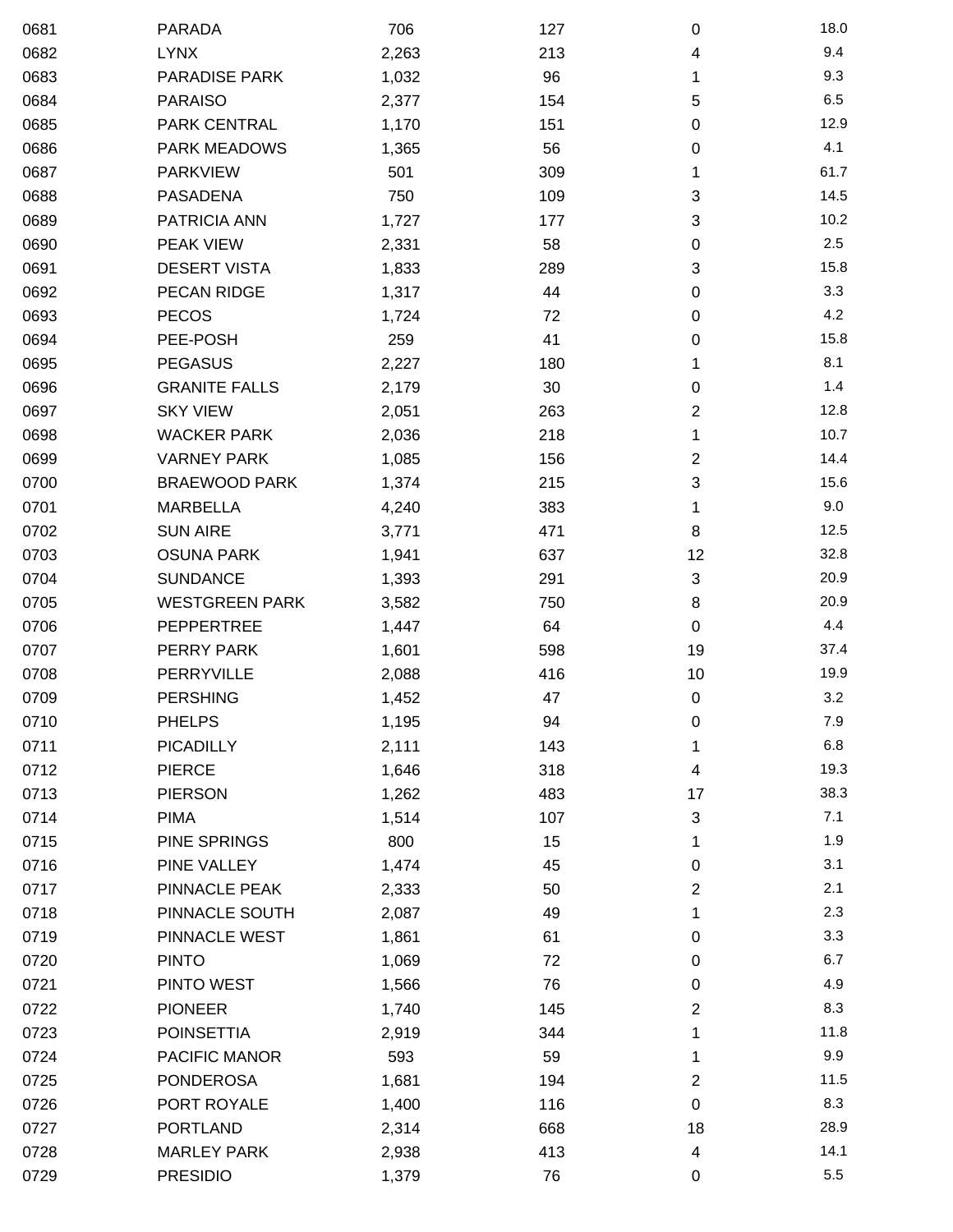| 0730 | <b>PRINCETON</b>      | 1,200 | 90    | 1              | 7.5  |
|------|-----------------------|-------|-------|----------------|------|
| 0731 | <b>PUEBLO</b>         | 1,881 | 139   | $\overline{2}$ | 7.4  |
| 0732 | <b>QUAIL HILL</b>     | 2,149 | 135   | 0              | 6.3  |
| 0733 | <b>QUAIL RUN</b>      | 2,496 | 126   | $\pmb{0}$      | 5.0  |
| 0734 | <b>QUEEN CREEK</b>    | 4,314 | 518   | 8              | 12.0 |
| 0735 | <b>RAINBOW VALLEY</b> | 1,696 | 354   | 12             | 20.9 |
| 0736 | <b>RAINTREE</b>       | 907   | 19    | $\overline{2}$ | 2.1  |
| 0737 | <b>RANCHO</b>         | 987   | 73    | 0              | 7.4  |
| 0738 | <b>RED MOUNTAIN</b>   | 2,326 | 70    | 0              | 3.0  |
| 0739 | <b>REDWING</b>        | 1,246 | 58    | 1              | 4.7  |
| 0740 | <b>RHODES</b>         | 1,360 | 65    | 0              | 4.8  |
| 0741 | <b>RICHLAND</b>       | 771   | 119   | $\overline{2}$ | 15.4 |
| 0742 | <b>RIMROCK</b>        | 989   | 18    | $\pmb{0}$      | 1.8  |
| 0743 | RIO MONTANA           | 1,451 | 37    | 0              | 2.5  |
| 0744 | RIO VERDE             | 1,272 | 3     | 0              | 0.2  |
| 0745 | <b>CHAVEZ</b>         | 1,091 | 635   | 12             | 58.2 |
| 0746 | <b>HERMOSA VISTA</b>  | 2,158 | 102   | 1              | 4.7  |
| 0747 | <b>RIVERSIDE</b>      | 2,242 | 1,057 | 28             | 47.1 |
| 0748 | <b>RIVIERA</b>        | 1,726 | 182   | $\mathbf 0$    | 10.5 |
| 0749 | <b>ROADRUNNER</b>     | 1,211 | 608   | 22             | 50.2 |
| 0750 | <b>ROANOKE</b>        | 736   | 417   | 12             | 56.7 |
| 0751 | <b>ROCKLEDGE</b>      | 1,656 | 103   | 0              | 6.2  |
| 0752 | <b>ROCKRIDGE</b>      | 721   | 9     | $\pmb{0}$      | 1.2  |
| 0753 | <b>ROCKWOOD</b>       | 1,171 | 92    | $\overline{2}$ | 7.9  |
| 0754 | <b>ROESER</b>         | 3,232 | 984   | 24             | 30.4 |
| 0755 | <b>ROMA</b>           | 1,666 | 790   | 24             | 47.4 |
| 0756 | <b>ROSE</b>           | 1,697 | 194   | 5              | 11.4 |
| 0757 | <b>ROSE GARDEN</b>    | 1,315 | 120   | $\overline{2}$ | 9.1  |
| 0758 | <b>ROSEWOOD</b>       | 1,439 | 13    | $\pmb{0}$      | 0.9  |
| 0759 | <b>FREESTONE</b>      | 948   | 106   | 1              | 11.2 |
| 0760 | <b>ROVEY</b>          | 790   | 91    | $\pmb{0}$      | 11.5 |
| 0761 | ROYAL OAK             | 1,416 | 23    | 0              | 1.6  |
| 0762 | ROYAL PALM            | 1,384 | 116   | 1              | 8.4  |
| 0763 | <b>RUBY</b>           | 1,858 | 311   | 6              | 16.7 |
| 0764 | <b>MEGAN</b>          | 2,457 | 180   | 4              | 7.3  |
| 0765 | <b>SADDLE RIDGE</b>   | 1,293 | 17    | 1              | 1.3  |
| 0766 | <b>SAHUARO</b>        | 1,082 | 148   | 3              | 13.7 |
| 0767 | <b>SALT RIVER</b>     | 893   | 37    | 0              | 4.1  |
| 0768 | <b>SAN JUAN</b>       | 962   | 66    | 0              | 6.9  |
| 0769 | <b>SAN LUCY</b>       | 160   | 84    | 0              | 52.5 |
| 0770 | <b>SAN SIMON</b>      | 1,268 | 29    | 0              | 2.3  |
| 0771 | <b>SAN VICTOR</b>     | 2,044 | 87    | 0              | 4.3  |
| 0772 | <b>SANDIA</b>         | 1,211 | 87    | 0              | 7.2  |
| 0773 | <b>SANDPIPER</b>      | 1,919 | 70    | 0              | 3.6  |
| 0774 | <b>MORRISON RANCH</b> | 1,347 | 114   | 0              | 8.5  |
| 0775 | <b>SANDY SHORES</b>   | 1,370 | 24    | 0              | 1.8  |
| 0776 | <b>MOUNTAIN VIEW</b>  | 1,612 | 11    | 0              | 0.7  |
| 0777 | <b>SANTA MARIA</b>    | 2,049 | 934   | 21             | 45.6 |
| 0778 | SANTAN                | 1,367 | 157   | $\overline{c}$ | 11.5 |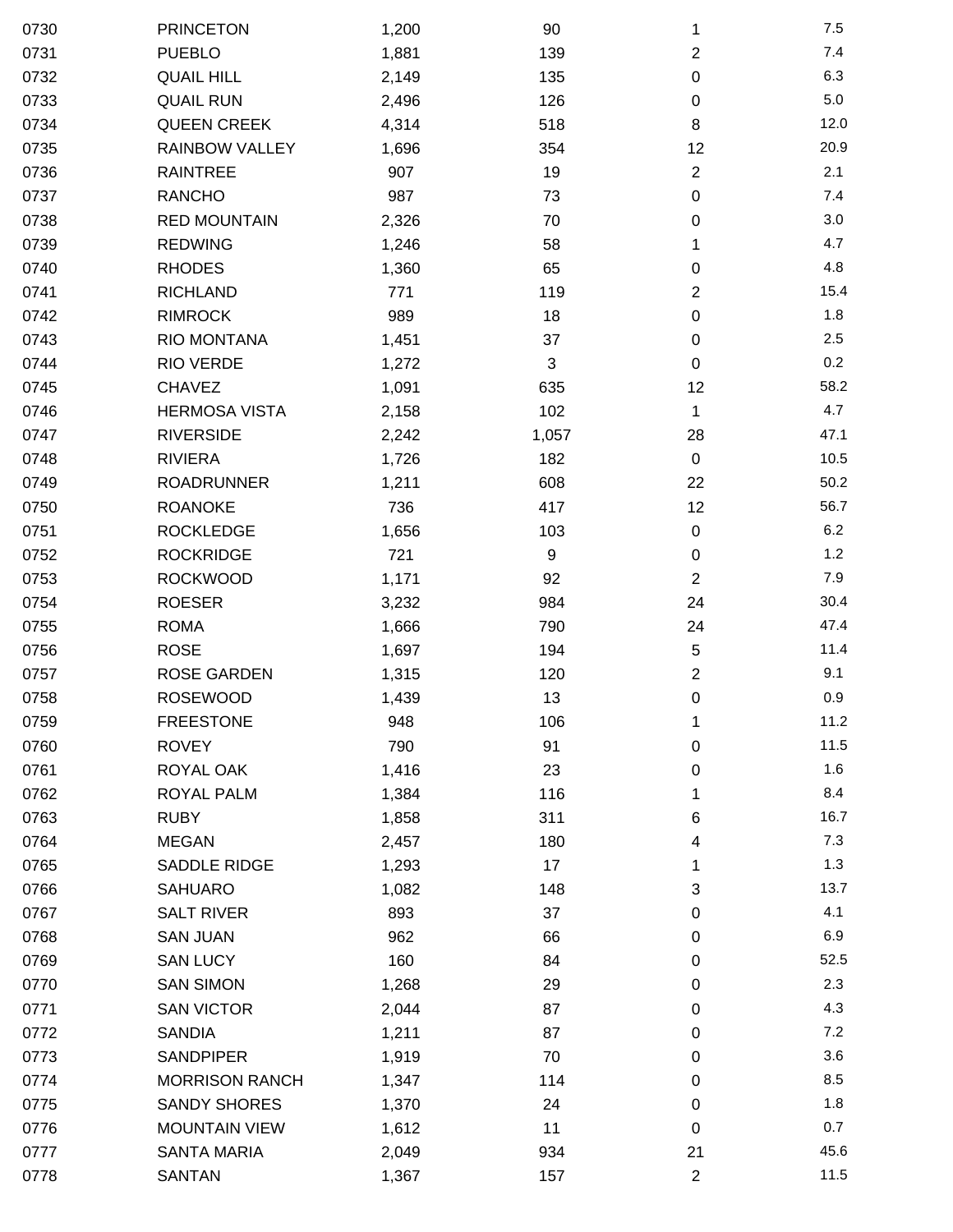| 0779 | <b>SANTO</b>          | 928   | 30    | 1              | 3.2  |
|------|-----------------------|-------|-------|----------------|------|
| 0780 | <b>SARATOGA</b>       | 1,933 | 60    | 1              | 3.1  |
| 0781 | <b>SCOTTSDALE</b>     | 1,388 | 79    | 1              | 5.7  |
| 0782 | <b>SELLS</b>          | 666   | 288   | 7              | 43.2 |
| 0783 | <b>SENTINEL</b>       | 72    | 25    | 1              | 34.7 |
| 0784 | <b>SENTRY</b>         | 1,810 | 76    | 2              | 4.2  |
| 0785 | <b>SEVILLA</b>        | 1,448 | 460   | 9              | 31.8 |
| 0786 | <b>SHADOW HILLS</b>   | 925   | 13    | 0              | 1.4  |
| 0787 | <b>SHADOW RIDGE</b>   | 1,448 | 57    | 1              | 3.9  |
| 0788 | <b>SHADOW ROCK</b>    | 1,205 | 28    | 0              | 2.3  |
| 0789 | <b>SHADY GLEN</b>     | 714   | 69    | $\overline{2}$ | 9.7  |
| 0790 | <b>SHASTA</b>         | 819   | 14    | 0              | 1.7  |
| 0791 | <b>SHAW BUTTE</b>     | 1,274 | 207   | 6              | 16.2 |
| 0792 | OAKWOOD COUNTRY       | 1,998 | 40    | 1              | 2.0  |
| 0793 | <b>SHEA</b>           | 1,790 | 102   | 1              | 5.7  |
| 0794 | <b>SHEENA</b>         | 1,195 | 56    | 0              | 4.7  |
| 0795 | <b>SHERIDAN</b>       | 1,111 | 749   | 22             | 67.4 |
| 0796 | <b>SIERRA</b>         | 2,493 | 334   | $\pmb{0}$      | 13.4 |
| 0797 | <b>SIERRA VISTA</b>   | 2,428 | 1,041 | 21             | 42.9 |
| 0798 | <b>SIESTA</b>         | 1,324 | 73    | $\overline{2}$ | 5.5  |
| 0799 | <b>SIGNAL BUTTE</b>   | 1,080 | 107   | 4              | 9.9  |
| 0800 | <b>SILVER CREEK</b>   | 1,828 | 140   | $\overline{2}$ | 7.7  |
| 0801 | <b>SILVER SPUR</b>    | 1,416 | 58    | 1              | 4.1  |
| 0802 | <b>SILVERADO</b>      | 949   | 331   | 4              | 34.9 |
| 0803 | <b>SILVERTREE</b>     | 1,157 | 49    | $\pmb{0}$      | 4.2  |
| 0804 | <b>SIMIS</b>          | 1,274 | 81    | 0              | 6.4  |
| 0805 | <b>LOBO</b>           | 3,228 | 303   | 4              | 9.4  |
| 0806 | <b>SKY HARBOR</b>     | 438   | 160   | 3              | 36.5 |
| 0807 | <b>SKY HAWK</b>       | 1,486 | 15    | 0              | 1.0  |
| 0808 | <b>NORTERRA</b>       | 3,591 | 260   | 3              | 7.2  |
| 0809 | SOLANO                | 714   | 84    |                | 11.8 |
| 0810 | <b>SOLCITO</b>        | 1,375 | 118   | 1              | 8.6  |
| 0811 | <b>SOUTH BANK</b>     | 747   | 25    | 0              | 3.3  |
| 0812 | <b>SOUTH FORK</b>     | 1,279 | 95    | 0              | 7.4  |
| 0813 | <b>SOUTH MTN HIGH</b> | 2,020 | 865   | 14             | 42.8 |
| 0814 | <b>SOUTHERN</b>       | 2,769 | 1,722 | 29             | 62.2 |
| 0815 | <b>SPANISH GARDEN</b> | 1,804 | 103   | $\mathbf 0$    | 5.7  |
| 0816 | <b>SPRINGS</b>        | 1,537 | 128   | 0              | 8.3  |
| 0817 | <b>SPRUCE</b>         | 924   | 220   | 5              | 23.8 |
| 0818 | <b>SPUR</b>           | 1,873 | 186   | 3              | 9.9  |
| 0819 | <b>ST CHRISTOPHER</b> | 1,224 | 30    | $\overline{2}$ | 2.5  |
| 0820 | <b>ST FRANCIS</b>     | 1,594 | 192   | 1              | 12.0 |
| 0821 | ST JOHN               | 1,956 | 178   | $\overline{2}$ | 9.1  |
| 0822 | <b>ST MORITZ</b>      | 2,293 | 212   | 0              | 9.2  |
| 0823 | <b>ST VINCENT</b>     | 940   | 553   | 18             | 58.8 |
| 0824 | <b>STAGECOACH</b>     | 2,220 | 37    | 1              | 1.7  |
| 0825 | <b>STARDUST</b>       | 1,167 | 35    | 0              | 3.0  |
| 0826 | <b>STARLIGHT</b>      | 1,645 | 825   | 19             | 50.2 |
| 0827 | <b>STELLA</b>         | 1,140 | 318   | 6              | 27.9 |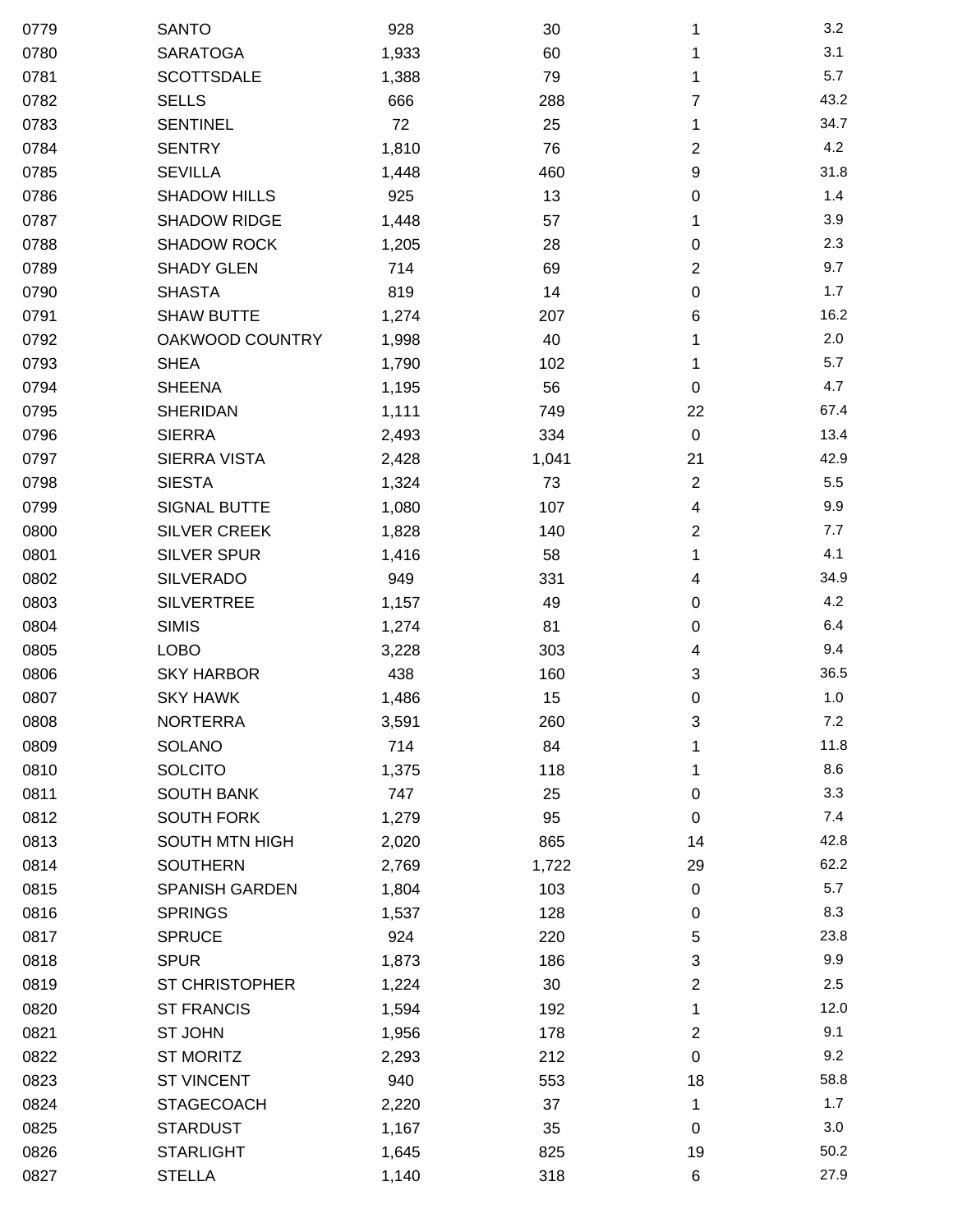| 0828 | <b>STONEGATE</b>         | 1,804          | 41  | $\mathbf 0$    | 2.3   |
|------|--------------------------|----------------|-----|----------------|-------|
| 0829 | <b>SULLIVAN</b>          | 703            | 446 | 9              | 63.4  |
| 0830 | <b>SUMMERHAVEN</b>       | 1,951          | 137 | $\overline{2}$ | $7.0$ |
| 0831 | <b>SUMMERSTAR</b>        | 1,330          | 13  | 1              | 1.0   |
| 0832 | <b>SUN CITY</b>          | 1,377          | 48  | 5              | 3.5   |
| 0833 | OAKWOOD COUNTRY          | 2,550          | 33  | 1              | 1.3   |
| 0834 | <b>SUN LAKES COUNTRY</b> | 1,223          | 26  | 1              | 2.1   |
| 0835 | <b>SUN LAKES COUNTRY</b> | 1,069          | 16  | 0              | 1.5   |
| 0836 | COTTONWOOD COUN          | 1,078          | 18  | 0              | 1.7   |
| 0837 | COTTONWOOD COUN'         | 1,184          | 25  | $\mathbf 0$    | 2.1   |
| 0838 | COTTONWOOD COUN'         | 1,124          | 21  | $\pmb{0}$      | 1.9   |
| 0839 | COTTONWOOD COUN'         | 1,019          | 11  | $\mathbf 0$    | 1.1   |
| 0840 | <b>SUNBURST</b>          | 2,000          | 196 | $\mathbf 0$    | 9.8   |
| 0841 | <b>MARIPOSA</b>          | 2,074          | 502 | 15             | 24.2  |
| 0842 | <b>SUNDOWN</b>           | 1,790          | 40  | 1              | 2.2   |
| 0843 | <b>SUNFLOWER</b>         | $\overline{2}$ | 0   | $\mathbf 0$    | 0.0   |
| 0844 | <b>SUNLAND</b>           | 1,298          | 844 | 11             | 65.0  |
| 0845 | <b>SUNNY HIGH</b>        | 1,552          | 88  | $\pmb{0}$      | 5.7   |
| 0846 | <b>SUNNYSIDE</b>         | 973            | 50  | $\pmb{0}$      | 5.1   |
| 0847 | SUNNYSLOPE               | 1,527          | 204 | 4              | 13.4  |
| 0848 | <b>SUNRAY PARK</b>       | 1,543          | 142 | 0              | 9.2   |
| 0849 | <b>SUNRIDGE</b>          | 1,555          | 854 | 22             | 54.9  |
| 0850 | <b>SUNRISE</b>           | 794            | 115 | $\pmb{0}$      | 14.5  |
| 0851 | <b>SUNSET</b>            | 1,240          | 691 | 24             | 55.7  |
| 0852 | <b>SUNSET PALMS</b>      | 963            | 98  | 1              | 10.2  |
| 0853 | <b>PARADISE</b>          | 3,221          | 410 | 5              | 12.7  |
| 0854 | PUEBLO BONITO            | 804            | 29  | $\pmb{0}$      | 3.6   |
| 0855 | <b>SUNUP</b>             | 1,223          | 152 | 0              | 12.4  |
| 0856 | <b>SUPAI</b>             | 1,064          | 120 | 1              | 11.3  |
| 0857 | <b>SUPERSTITION</b>      | 3,542          | 377 | 4              | 10.6  |
| 0858 | <b>SURPRISE</b>          | 1,248          | 965 | 13             | 77.3  |
| 0859 | <b>SUTTON</b>            | 1,763          | 66  | $\pmb{0}$      | 3.7   |
| 0860 | <b>SWEETWATER</b>        | 2,829          | 261 | 5              | 9.2   |
| 0861 | <b>RIO PASEO</b>         | 2,019          | 331 | 4              | 16.4  |
| 0862 | <b>TANGLEWOOD</b>        | 1,923          | 138 | 0              | 7.2   |
| 0863 | <b>TARO</b>              | 1,568          | 143 | 3              | 9.1   |
| 0864 | <b>TATUM</b>             | 3,202          | 158 | 1              | 4.9   |
| 0865 | TEMPE 01                 | 1,757          | 199 | 3              | 11.3  |
| 0866 | TEMPE 02                 | 1,235          | 75  | 0              | 6.1   |
| 0867 | TEMPE 03                 | 1,187          | 204 | 3              | 17.2  |
| 0868 | TEMPE 04                 | 1,365          | 198 | 0              | 14.5  |
| 0869 | TEMPE 05                 | 1,197          | 114 | $\mathbf 0$    | 9.5   |
| 0870 | TEMPE 06                 | 892            | 68  | $\mathbf 0$    | 7.6   |
| 0871 | TEMPE 07                 | 943            | 92  | $\overline{2}$ | 9.8   |
| 0872 | TEMPE 08                 | 904            | 169 | $\mathbf 0$    | 18.7  |
| 0873 | TEMPE 09                 | 1,089          | 83  | $\mathbf 0$    | 7.6   |
| 0874 | TEMPE 10                 | 1,419          | 177 | 0              | 12.5  |
| 0875 | TEMPE 11                 | 668            | 89  | $\pmb{0}$      | 13.3  |
| 0876 | TEMPE 12                 | 914            | 139 | $\overline{c}$ | 15.2  |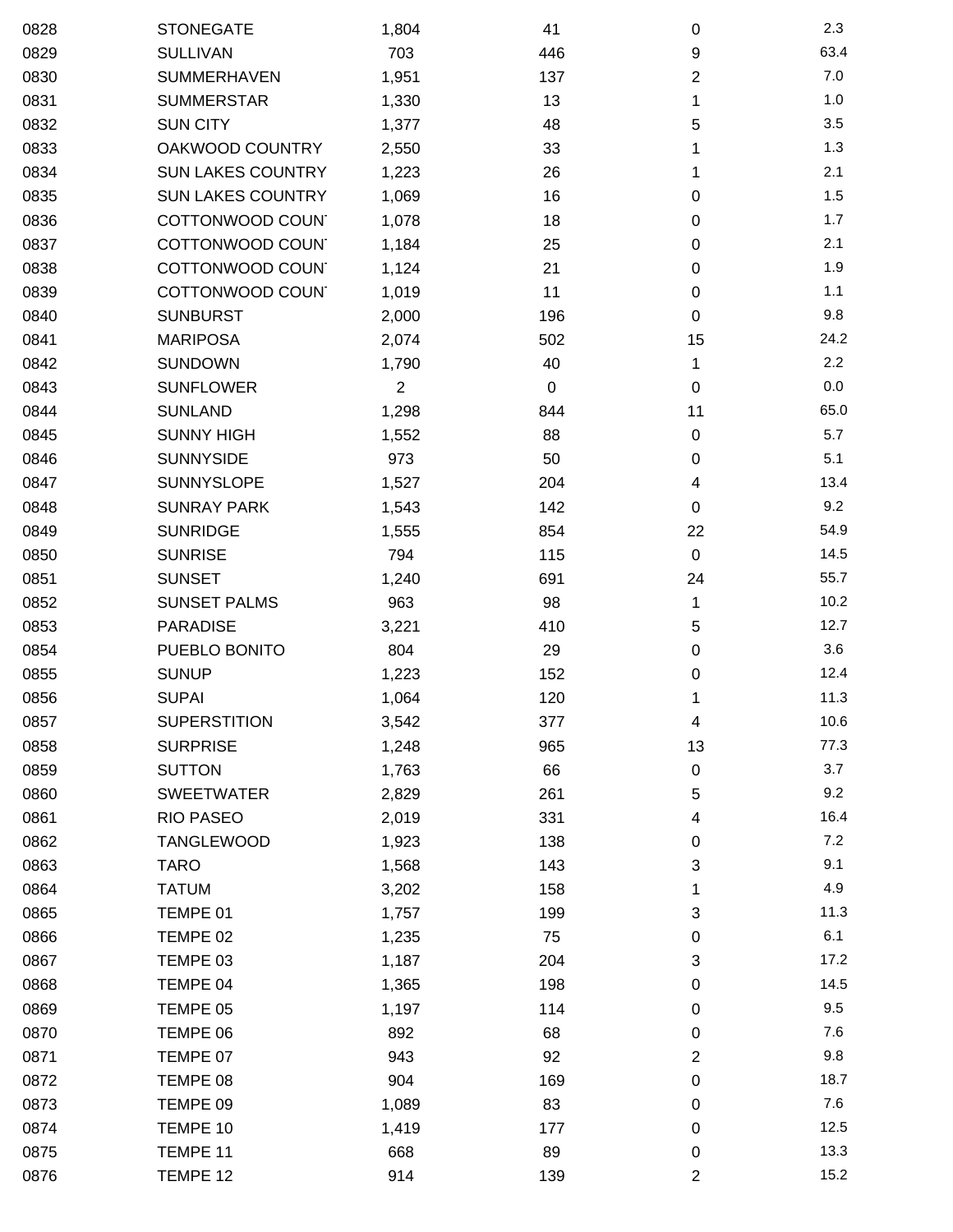| 0877 | TEMPE 14          | 968   | 365 | $\boldsymbol{2}$        | 37.7    |
|------|-------------------|-------|-----|-------------------------|---------|
| 0878 | TEMPE 15          | 970   | 135 | $\pmb{0}$               | 13.9    |
| 0879 | TEMPE 16          | 794   | 98  | 0                       | 12.3    |
| 0880 | TEMPE 17          | 737   | 49  | 0                       | 6.6     |
| 0881 | TEMPE 18          | 642   | 98  | 1                       | 15.3    |
| 0882 | TEMPE 19          | 857   | 114 | 0                       | 13.3    |
| 0883 | TEMPE 20          | 1,055 | 133 | 1                       | 12.6    |
| 0884 | TEMPE 21          | 1,680 | 244 | 1                       | 14.5    |
| 0885 | TEMPE 22          | 1,025 | 133 | 3                       | 13.0    |
| 0886 | TEMPE 23          | 1,163 | 81  | 0                       | $7.0\,$ |
| 0887 | TEMPE 24          | 1,370 | 150 | 0                       | 10.9    |
| 0888 | TEMPE 25          | 1,453 | 187 | 4                       | 12.9    |
| 0889 | TEMPE 26          | 1,334 | 98  | 0                       | 7.3     |
| 0890 | TEMPE 27          | 995   | 85  | $\overline{\mathbf{c}}$ | 8.5     |
| 0891 | TEMPE 28          | 626   | 51  | 0                       | 8.1     |
| 0892 | TEMPE 29          | 739   | 63  | 1                       | 8.5     |
| 0893 | TEMPE 31          | 1,105 | 112 | 0                       | 10.1    |
| 0894 | TEMPE 32          | 1,176 | 200 | 3                       | 17.0    |
| 0895 | TEMPE 33          | 960   | 131 | 3                       | 13.6    |
| 0896 | TEMPE 34          | 875   | 105 | 0                       | 12.0    |
| 0897 | TEMPE 35          | 719   | 58  | 0                       | 8.1     |
| 0898 | TEMPE 36          | 855   | 102 | 1                       | 11.9    |
| 0899 | TEMPE 37          | 868   | 90  | 0                       | 10.4    |
| 0900 | TEMPE 38          | 1,422 | 114 | 3                       | 8.0     |
| 0901 | TEMPE 39          | 1,327 | 80  | $\pmb{0}$               | 6.0     |
| 0902 | TEMPE 40          | 1,460 | 231 | 2                       | 15.8    |
| 0903 | <b>SERA BRISA</b> | 2,468 | 97  | 1                       | 3.9     |
| 0904 | TEMPE 42          | 1,397 | 163 | 0                       | 11.7    |
| 0905 | TEMPE 43          | 1,528 | 147 | 1                       | 9.6     |
| 0906 | TEMPE 44          | 1,345 | 148 | 3                       | 11.0    |
| 0907 | TEMPE 45          | 2,615 | 489 | 8                       | 18.7    |
| 0908 | TEMPE 47          | 1,471 | 245 | 1                       | 16.7    |
| 0909 | TEMPE 48          | 1,154 | 81  | 1                       | 7.0     |
| 0910 | TEMPE 50          | 1,357 | 126 | $\overline{\mathbf{c}}$ | 9.3     |
| 0911 | TEMPE 51          | 1,050 | 103 | 1                       | 9.8     |
| 0912 | TEMPE 52          | 1,470 | 177 | 1                       | 12.0    |
| 0913 | TEMPE 53          | 911   | 97  | 1                       | 10.6    |
| 0914 | TEMPE 54          | 2,558 | 399 | 8                       | 15.6    |
| 0915 | TEMPE 55          | 1,277 | 169 | 2                       | 13.2    |
| 0916 | TEMPE 57          | 766   | 70  | 0                       | 9.1     |
| 0917 | TEMPE 58          | 1,449 | 134 | 3                       | 9.2     |
| 0918 | TEMPE 59          | 2,109 | 144 | 0                       | 6.8     |
| 0919 | TEMPE 60          | 2,822 | 205 | 5                       | 7.3     |
| 0920 | TEMPE 61          | 1,781 | 103 | 1                       | 5.8     |
| 0921 | TEMPE 62          | 1,782 | 124 | 0                       | 7.0     |
| 0922 | TEMPE 63          | 1,280 | 81  | 0                       | 6.3     |
| 0923 | TEMPE 64          | 2,396 | 108 | 0                       | 4.5     |
| 0924 | SOSSAMAN          | 4,066 | 429 | 11                      | 10.6    |
| 0925 | TEMPE 56          | 940   | 115 | 0                       | 12.2    |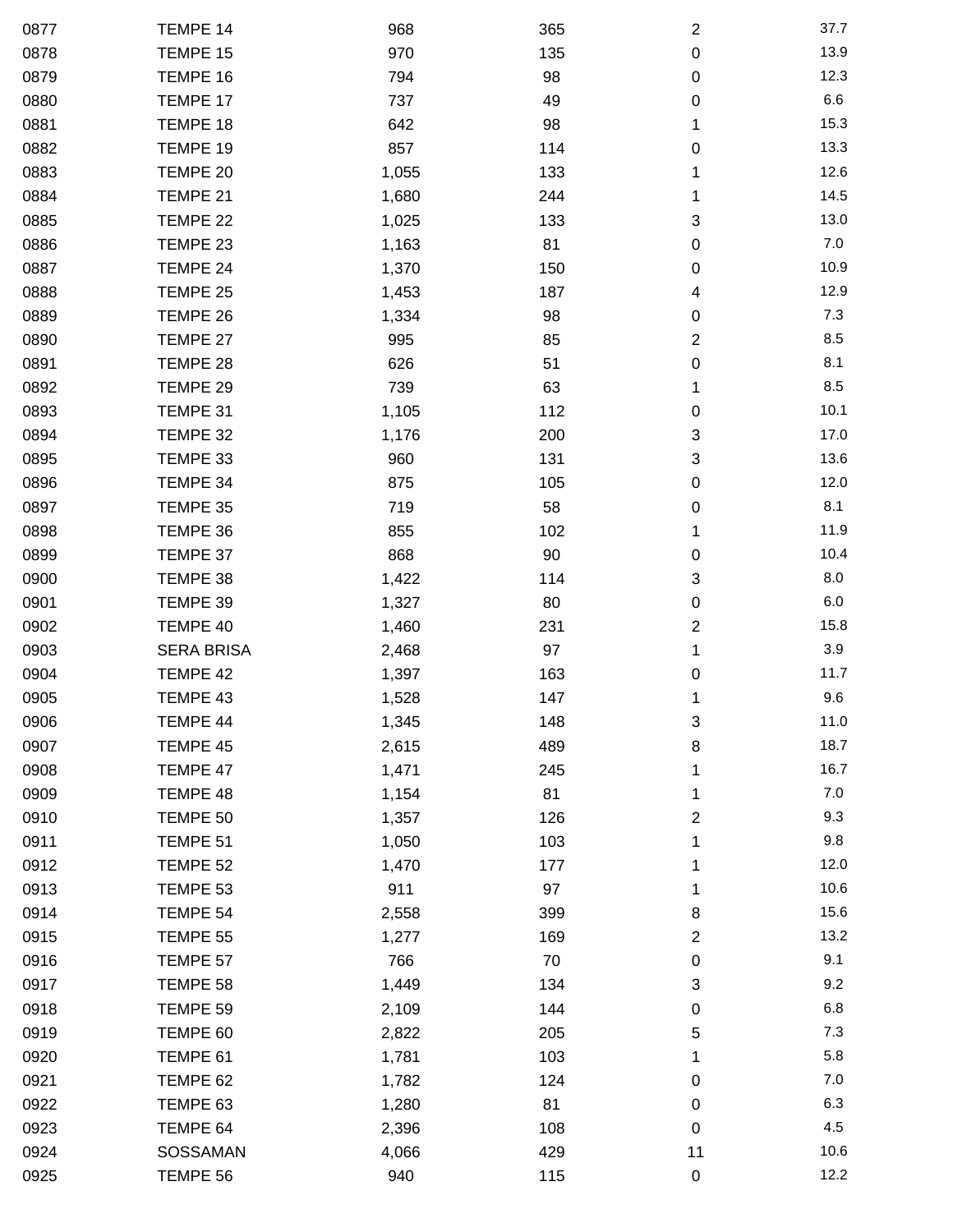| 0926 | TEMPE 49                | 1,056 | 50        | $\mathbf 0$               | 4.7  |
|------|-------------------------|-------|-----------|---------------------------|------|
| 0927 | TEMPE 30                | 928   | 78        | 0                         | 8.4  |
| 0928 | TEMPE 13                | 816   | 208       | 4                         | 25.5 |
| 0929 | <b>TERRAVITA</b>        | 1,871 | 50        | 0                         | 2.7  |
| 0930 | <b>THOMAS</b>           | 710   | 108       | 1                         | 15.2 |
| 0931 | <b>THORNWOOD</b>        | 1,364 | 51        | 1                         | 3.7  |
| 0932 | <b>THUNDERBIRD PARK</b> | 1,926 | 117       | 0                         | 6.1  |
| 0933 | <b>THUNDERHILL</b>      | 1,430 | 71        | 1                         | 5.0  |
| 0934 | <b>TIERRA BUENA</b>     | 1,083 | 106       | 1                         | 9.8  |
| 0935 | <b>TOLLESON 1</b>       | 2,433 | 1,319     | 35                        | 54.2 |
| 0936 | <b>TOLLESON 2</b>       | 1,566 | 1,106     | 30                        | 70.6 |
| 0937 | <b>TONOPAH</b>          | 1,273 | 167       | 4                         | 13.1 |
| 0938 | <b>TOPEKA</b>           | 1,535 | 99        | 1                         | 6.4  |
| 0939 | <b>TORTILLA FLAT</b>    | 24    | $\pmb{0}$ | 0                         | 0.0  |
| 0940 | <b>SPRINGFIELD</b>      | 1,818 | 69        | 0                         | 3.8  |
| 0941 | <b>TOWNLEY</b>          | 1,793 | 277       | 4                         | 15.4 |
| 0942 | <b>TREVOR BROWNE</b>    | 1,510 | 792       | 35                        | 52.5 |
| 0943 | <b>TRINITY</b>          | 1,005 | 188       | $\mathbf{3}$              | 18.7 |
| 0944 | TUMBLEWEED              | 1,493 | 822       | 14                        | 55.1 |
| 0945 | <b>TURF PARADISE</b>    | 1,237 | 113       | $\pmb{0}$                 | 9.1  |
| 0946 | <b>TURNEY</b>           | 1,422 | 242       | 5                         | 17.0 |
| 0947 | <b>TURQUOISE</b>        | 790   | 24        | 0                         | 3.0  |
| 0948 | <b>TUTHILL</b>          | 3,038 | 398       | 12                        | 13.1 |
| 0949 | <b>UTOPIA PARK</b>      | 1,413 | 93        | $\pmb{0}$                 | 6.6  |
| 0950 | <b>VALENCIA</b>         | 872   | 413       | 4                         | 47.4 |
| 0951 | <b>TARTESSO</b>         | 952   | 167       | 5                         | 17.5 |
| 0952 | <b>VICTORIA</b>         | 931   | 154       | 1                         | 16.5 |
| 0953 | <b>VIEWPOINT</b>        | 2,280 | 191       | 3                         | 8.4  |
| 0954 | <b>VILLA RITA</b>       | 1,889 | 118       | $\pmb{0}$                 | 6.2  |
| 0955 | <b>VILLAGE</b>          | 2,308 | 30        | 0                         | 1.3  |
| 0956 | <b>VILLAGE MEADOWS</b>  | 1,117 | 131       | 3                         | 11.7 |
| 0957 | <b>VINEYARD</b>         | 1,988 | 320       | 4                         | 16.1 |
| 0958 | <b>VIRGINIA</b>         | 1,308 | 140       | 7                         | 10.7 |
| 0959 | <b>VISTA</b>            | 1,167 | 136       | 3                         | 11.7 |
| 0960 | <b>VOGEL</b>            | 2,318 | 695       | 10                        | 30.0 |
| 0961 | <b>VOLTAIRE</b>         | 1,513 | 151       | $\pmb{0}$                 | 10.0 |
| 0962 | WADDELL                 | 4,196 | 646       | 10                        | 15.4 |
| 0963 | <b>TERRAMAR</b>         | 2,618 | 196       | 0                         | 7.5  |
| 0964 | <b>WAHALLA</b>          | 1,910 | 126       | 1                         | 6.6  |
| 0965 | <b>WALLACE</b>          | 930   | 173       | 9                         | 18.6 |
| 0966 | <b>WARNER</b>           | 1,230 | 567       | 11                        | 46.1 |
| 0967 | <b>WELDON</b>           | 1,067 | 496       | 18                        | 46.5 |
| 0968 | <b>WEST HIGH</b>        | 811   | 218       | 4                         | 26.9 |
| 0969 | <b>WESTBROOK</b>        | 2,530 | 63        | 0                         | 2.5  |
| 0970 | <b>WESTCOTT</b>         | 1,472 | 169       | 4                         | 11.5 |
| 0971 | <b>WESTERN SKIES</b>    | 2,828 | 294       | 2                         | 10.4 |
| 0972 | <b>WESTERN STAR</b>     | 1,725 | 127       | $\overline{2}$            | 7.4  |
| 0973 | <b>DESERT SKY</b>       | 1,451 | 671       | 17                        | 46.2 |
| 0974 | <b>WESTWARD HO</b>      | 975   | 202       | $\ensuremath{\mathsf{3}}$ | 20.7 |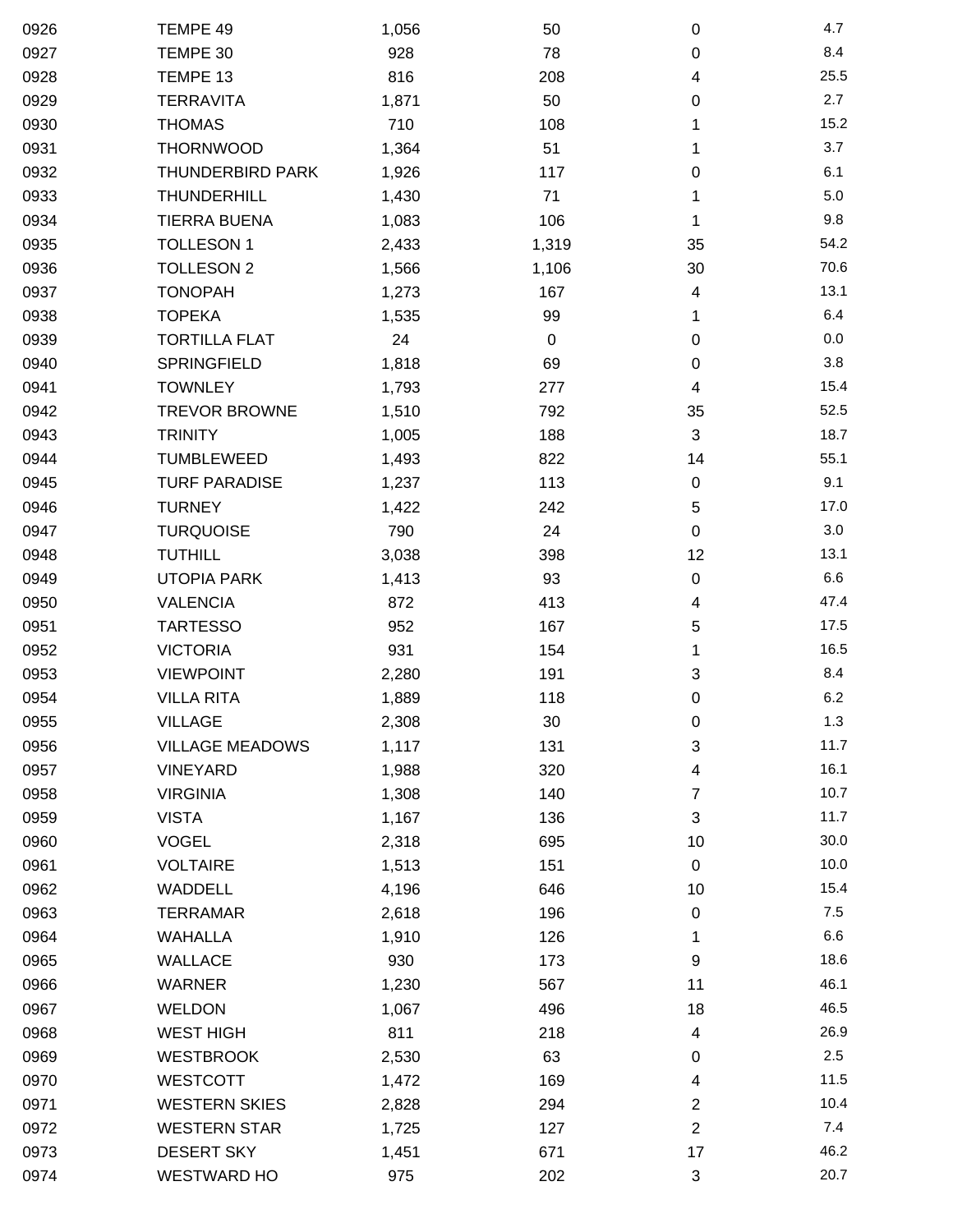| 0975 | WESTWIND               | 2,185 | 902   | 18               | 41.3    |
|------|------------------------|-------|-------|------------------|---------|
| 0976 | WESTWORLD              | 3,504 | 97    | 1                | 2.8     |
| 0977 | <b>LOMA LINDA</b>      | 1,499 | 418   | 5                | 27.9    |
| 0978 | <b>WHITTIER</b>        | 1,295 | 457   | 6                | 35.3    |
| 0979 | <b>WHITTON</b>         | 934   | 290   | $\overline{2}$   | 31.0    |
| 0980 | <b>WICKENBURG 1</b>    | 2,388 | 114   | 1                | 4.8     |
| 0981 | <b>WICKENBURG 2</b>    | 2,286 | 128   | 5                | 5.6     |
| 0982 | <b>WIER</b>            | 2,121 | 188   | 8                | 8.9     |
| 0983 | <b>WIGWAM</b>          | 3,797 | 464   | 7                | 12.2    |
| 0984 | <b>WIKIEUP</b>         | 1,658 | 160   | 3                | 9.7     |
| 0985 | <b>WILDER</b>          | 1,165 | 44    | 1                | 3.8     |
| 0986 | <b>TRAMONTO</b>        | 2,684 | 180   | 4                | 6.7     |
| 0987 | <b>VISTA VERDE</b>     | 2,313 | 74    | 0                | 3.2     |
| 0988 | <b>WILLIAMS FIELD</b>  | 898   | 85    | $\overline{c}$   | 9.5     |
| 0989 | <b>WILLOW</b>          | 1,410 | 119   | 2                | 8.4     |
| 0990 | <b>WILSHIRE</b>        | 2,506 | 220   | 1                | 8.8     |
| 0991 | <b>WINDMERE</b>        | 3,174 | 362   | 11               | 11.4    |
| 0992 | <b>WINDROSE</b>        | 1,381 | 222   | 5                | 16.1    |
| 0993 | <b>WINDSONG</b>        | 2,853 | 190   | 1                | 6.7     |
| 0994 | <b>WINDSOR</b>         | 721   | 179   | 4                | 24.8    |
| 0995 | <b>WINSTON</b>         | 1,298 | 183   | 0                | 14.1    |
| 0996 | <b>WITTMANN</b>        | 2,692 | 320   | 7                | 11.9    |
| 0997 | <b>WOOD</b>            | 1,716 | 193   | 3                | 11.2    |
| 0998 | <b>WOODRIDGE</b>       | 889   | 48    | 2                | 5.4     |
| 0999 | <b>XAVIER</b>          | 1,553 | 275   | 4                | 17.7    |
| 1000 | <b>YALE</b>            | 1,505 | 106   | 0                | 7.0     |
| 1001 | YOUNGTOWN              | 1,586 | 267   | 6                | 16.8    |
| 1002 | <b>YUCCA</b>           | 821   | 46    | 0                | 5.6     |
| 1003 | <b>YUKON</b>           | 1,277 | 103   | $\boldsymbol{2}$ | 8.1     |
| 1004 | <b>YUMA</b>            | 1,834 | 138   | 1                | $7.5\,$ |
| 1005 | PINNACLE VISTA         | 2,537 | 66    | $\mathbf{2}$     | 2.6     |
| 1006 | <b>PINON</b>           | 1,749 | 259   | 2                | 14.8    |
| 1007 | <b>POINCIANA</b>       | 2,337 | 199   | 0                | 8.5     |
| 1008 | <b>RODEO PARK</b>      | 2,253 | 258   | 2                | 11.5    |
| 1009 | <b>SALOME</b>          | 418   | 48    | 1                | 11.5    |
| 1010 | <b>SALTILLO</b>        | 1,955 | 58    | 0                | 3.0     |
| 1011 | <b>SANTA FE</b>        | 2,001 | 360   | 3                | 18.0    |
| 1012 | SETTLERS POINT         | 2,732 | 244   | 2                | 8.9     |
| 1013 | <b>SHADOW MOUNTAIN</b> | 1,229 | 71    | 1                | 5.8     |
| 1014 | SIERRA VERDE           | 1,449 | 107   | $\mathbf 0$      | 7.4     |
| 1015 | SOLEDAD                | 2,628 | 1,095 | 28               | 41.7    |
| 1016 | <b>SOUTH MTN PARK</b>  | 294   | 41    | $\mathbf 0$      | 13.9    |
| 1017 | LA REATA               | 1,677 | 401   | 3                | 23.9    |
| 1018 | <b>VILLA NUEVA</b>     | 964   | 78    | 0                | 8.1     |
| 1019 | <b>WHITE TANK</b>      | 374   | 65    | 3                | 17.4    |
| 1020 | <b>WILLIS</b>          | 1,153 | 114   | 0                | 9.9     |
| 1021 | <b>WINDRUNNER</b>      | 1,093 | 50    | 1                | 4.6     |
| 1022 | <b>ORO</b>             | 1,795 | 295   | 3                | 16.4    |
| 1023 | <b>WESTAR</b>          | 2,132 | 201   | 1                | 9.4     |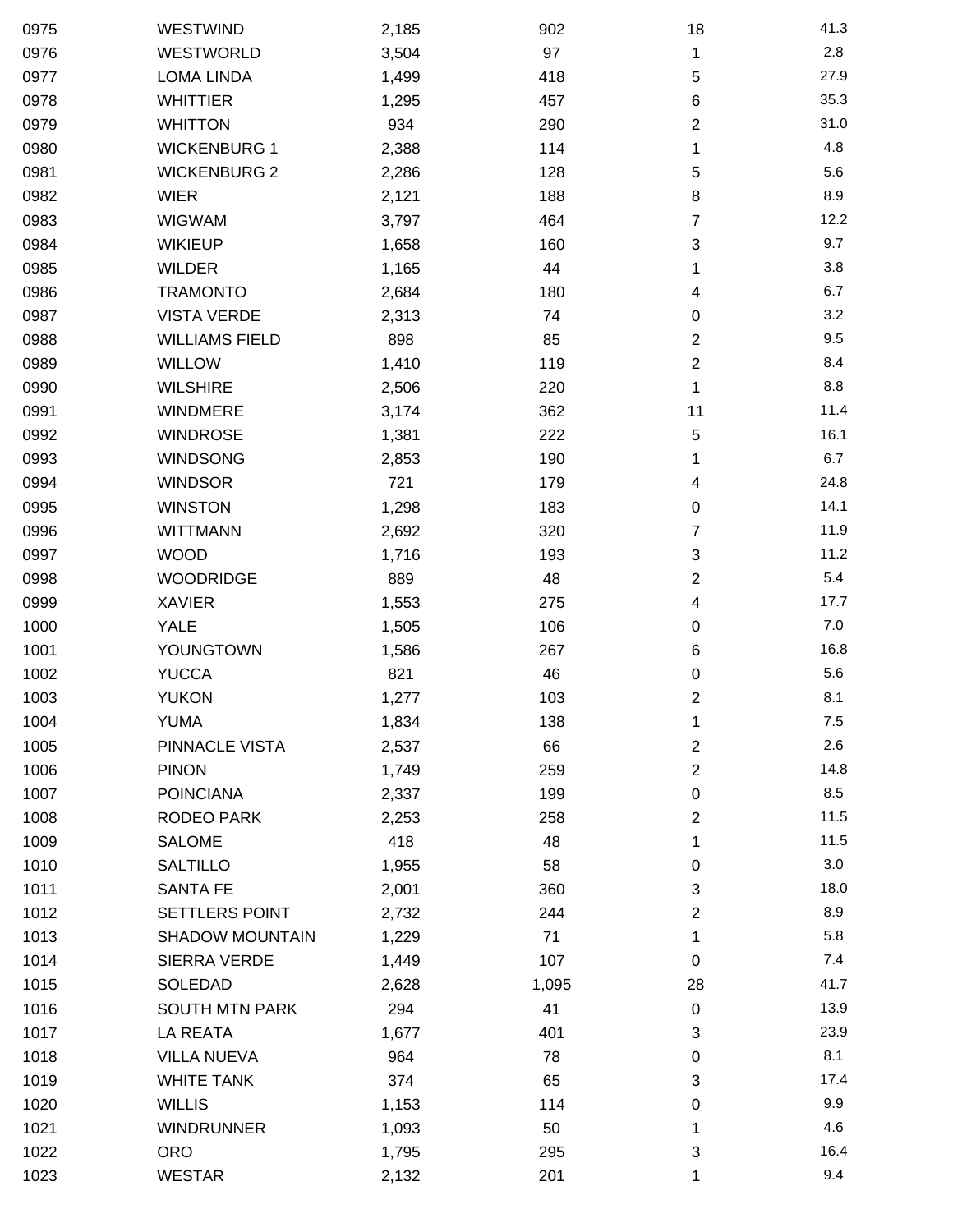| 1024 | LEISURE WORLD           | 2,419 | 16             | $\mathbf 0$    | 0.7  |
|------|-------------------------|-------|----------------|----------------|------|
| 1025 | <b>MARIVUE</b>          | 1,541 | 831            | 28             | 53.9 |
| 1026 | <b>WILDCAT</b>          | 2,761 | 92             | 3              | 3.3  |
| 1027 | <b>DOBSON PARK</b>      | 1,654 | 125            | 0              | 7.6  |
| 1028 | <b>SKYLINE PARK</b>     | 2,714 | 311            | 5              | 11.5 |
| 1029 | <b>GOLDFIELD RANCH</b>  | 206   | 6              | $\pmb{0}$      | 2.9  |
| 1030 | CARL                    | 94    | 44             | 0              | 46.8 |
| 1031 | PIONEER VILLAGE         | 150   | $\overline{2}$ | 0              | 1.3  |
| 1032 | AMBERWOOD               | 1,785 | 98             | 0              | 5.5  |
| 1033 | <b>BETHANY PARK</b>     | 728   | 336            | 8              | 46.2 |
| 1034 | <b>CAPITOL SCHOOL</b>   | 795   | 366            | 6              | 46.0 |
| 1035 | <b>CHAPARRAL WINDS</b>  | 1,457 | 292            | 5              | 20.0 |
| 1036 | <b>DESERT EDGE</b>      | 3,898 | 954            | 10             | 24.5 |
| 1037 | <b>EAGLES NEST</b>      | 2,476 | 72             | 0              | 2.9  |
| 1038 | <b>ESPERANZA</b>        | 957   | 84             | 3              | 8.8  |
| 1039 | FTN HILLS 8             | 2,053 | 51             | 0              | 2.5  |
| 1040 | <b>GRAYHAWK</b>         | 2,043 | 61             | 0              | 3.0  |
| 1041 | <b>HAWES</b>            | 2,460 | 289            | 15             | 11.7 |
| 1042 | <b>HOLMES</b>           | 649   | 365            | 10             | 56.2 |
| 1043 | <b>HULL</b>             | 3,029 | 320            | 3              | 10.6 |
| 1044 | <b>VISTANCIA</b>        | 4,502 | 245            | 0              | 5.4  |
| 1045 | <b>WIGWAM CREEK</b>     | 2,676 | 485            | 8              | 18.1 |
| 1046 | <b>LONGMORE</b>         | 845   | 133            | 3              | 15.7 |
| 1047 | <b>LUDDEN</b>           | 2,862 | 418            | $\overline{2}$ | 14.6 |
| 1048 | <b>MCDOWELL</b>         | 510   | 193            | 7              | 37.8 |
| 1049 | <b>NORTH MOUNTAIN</b>   | 704   | 35             | 1              | 5.0  |
| 1050 | <b>TUSCANY FALLS</b>    | 2,230 | 37             | 0              | 1.7  |
| 1051 | <b>TYSON</b>            | 1,670 | 241            | 6              | 14.4 |
| 1052 | <b>WEATHERBY</b>        | 2,481 | 230            | $\pmb{0}$      | 9.3  |
| 1053 | <b>WINDMILL RANCH</b>   | 661   | 67             | 0              | 10.1 |
| 1054 | POWER RANCH             | 3,636 | 413            | $\mathbf{3}$   | 11.4 |
| 1055 | <b>CHANDLER HEIGHTS</b> | 1,228 | 88             | $\overline{2}$ | 7.2  |
| 1056 | SANOKAI                 | 1,834 | 178            | 7              | 9.7  |
| 1057 | <b>MERIDIAN POINTE</b>  | 3,887 | 464            | 8              | 11.9 |
| 1058 | <b>AUGUSTA RANCH</b>    | 3,171 | 338            | 7              | 10.7 |
| 1059 | <b>AVIANO</b>           | 2,607 | 112            | 1              | 4.3  |
| 1060 | <b>SIERRA PASS</b>      | 3,040 | 152            | 1              | 5.0  |
| 1061 | <b>BROOKS FARM</b>      | 4,049 | 367            | 7              | 9.1  |
| 1062 | <b>ALSUP</b>            | 722   | 92             | 0              | 12.7 |
| 1063 | <b>HIGHLAND LAKES</b>   | 2,258 | 159            | 0              | 7.0  |
| 1064 | <b>SILVERLEAF</b>       | 1,758 | 157            | 1              | 8.9  |
| 1065 | <b>COLONIA</b>          | 1,949 | 285            | 6              | 14.6 |
| 1066 | <b>DESERT THUNDER</b>   | 3,213 | 774            | 16             | 24.1 |
| 1067 | <b>GILBERT GARDENS</b>  | 4,344 | 491            | $\overline{2}$ | 11.3 |
| 1068 | <b>AZTEC SPRINGS</b>    | 1,837 | 169            | $\overline{2}$ | 9.2  |
| 1069 | <b>INDIAN SPRINGS</b>   | 2,171 | 322            | 0              | 14.8 |
| 1070 | <b>MUSKET</b>           | 824   | 113            | 0              | 13.7 |
| 1071 | <b>ARDEN PARK</b>       | 2,328 | 218            | 1              | 9.4  |
| 1072 | <b>LANTANA CANYON</b>   | 3,431 | 386            | 1              | 11.3 |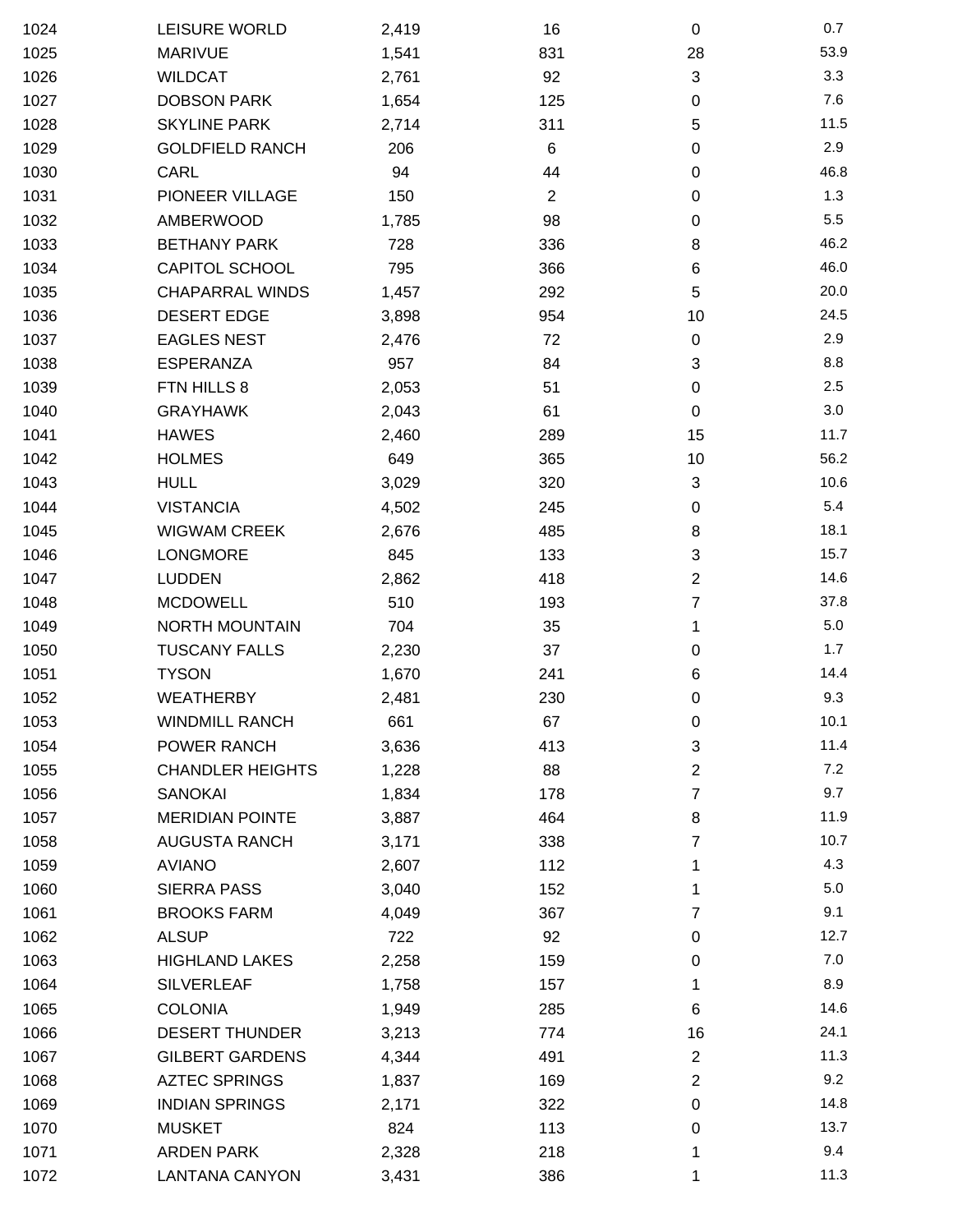| 1073 | <b>CLOUD</b>            | 2,423 | 178   | $\pmb{0}$      | 7.3  |
|------|-------------------------|-------|-------|----------------|------|
| 1074 | <b>TIERRA MADRE</b>     | 2,830 | 206   | $\pmb{0}$      | 7.3  |
| 1075 | POCO BUENO              | 3,636 | 358   | $\overline{c}$ | 9.8  |
| 1076 | <b>CIMARRON</b>         | 3,566 | 75    | 1              | 2.1  |
| 1077 | <b>TRADITIONS</b>       | 1,688 | 37    | 0              | 2.2  |
| 1078 | <b>SURPRISE FARMS</b>   | 1,196 | 109   | 1              | 9.1  |
| 1079 | <b>WILLOW CANYON</b>    | 1,750 | 237   | 3              | 13.5 |
| 1080 | <b>CIMARRON SPRINGS</b> | 3,631 | 460   | 3              | 12.7 |
| 1081 | <b>PENA</b>             | 2,193 | 1,023 | 26             | 46.6 |
| 1082 | <b>MOUNTAIN SAGE</b>    | 1,654 | 144   | $\mathbf 0$    | 8.7  |
| 1083 | RANCHO PALOMA           | 2,522 | 92    | $\pmb{0}$      | 3.6  |
| 1084 | <b>DYNAMITE</b>         | 1,611 | 69    | $\pmb{0}$      | 4.3  |
| 1085 | <b>WESTLAND</b>         | 1,710 | 42    | 0              | 2.5  |
| 1086 | <b>LOMA VERDES</b>      | 1,671 | 54    | 0              | 3.2  |
| 1087 | <b>RANCH HOUSE</b>      | 3,559 | 354   | $\overline{c}$ | 9.9  |
| 1088 | MEADOWBROOK VILL/       | 2,405 | 60    | 1              | 2.5  |
| 1089 | <b>RITTENHOUSE</b>      | 1,415 | 135   | 1              | 9.5  |
| 1090 | PEORIA HEIGHTS          | 1,945 | 717   | 11             | 36.9 |
| 1091 | <b>ARROWHEAD RANCH</b>  | 1,790 | 133   | $\pmb{0}$      | 7.4  |
| 1092 | <b>MIRADA</b>           | 1,998 | 92    | $\pmb{0}$      | 4.6  |
| 1093 | <b>GILA</b>             | 1,645 | 219   | 6              | 13.3 |
| 1094 | <b>WESTRIDGE</b>        | 658   | 286   | 12             | 43.5 |
| 1095 | <b>SENNIA VISTA</b>     | 2,538 | 1,267 | 49             | 49.9 |
| 1096 | <b>COLDWATER RIDGE</b>  | 1,777 | 780   | 16             | 43.9 |
| 1097 | <b>WOLF RUN</b>         | 1,338 | 47    | 1              | 3.5  |
| 1098 | <b>SUN GROVES</b>       | 2,707 | 282   | 1              | 10.4 |
| 1099 | <b>RIDGEVIEW</b>        | 1,326 | 112   | $\overline{2}$ | 8.4  |
| 1100 | <b>KENLY FARMS</b>      | 3,517 | 540   | 12             | 15.4 |
| 1101 | <b>REEMS</b>            | 3,698 | 522   | 8              | 14.1 |
| 1102 | <b>WEST POINT</b>       | 2,527 | 344   | 7              | 13.6 |
| 1103 | VILLA DE PAZ            | 1,681 | 442   | 9              | 26.3 |
| 1104 | <b>ORANGEWOOD FARM:</b> | 1,166 | 237   | 4              | 20.3 |
| 1105 | <b>SUNDANCE WEST</b>    | 2,585 | 549   | 15             | 21.2 |
| 1106 | <b>MONTANA FARMS</b>    | 2,454 | 279   | 3              | 11.4 |
| 1107 | <b>HOPEVILLE</b>        | 163   | 26    | 0              | 16.0 |
| 1108 | <b>HASTINGS</b>         | 2,550 | 158   | 5              | 6.2  |
| 1109 | <b>INSPIRATION</b>      | 928   | 71    |                | 7.7  |
| 1110 | <b>LAUREL GREENS</b>    | 1,668 | 76    | 1              | 4.6  |
| 1111 | <b>MAJESTY</b>          | 2,992 | 172   | 1              | 5.7  |
| 1112 | <b>STETSON HILLS</b>    | 2,745 | 170   | $\overline{2}$ | 6.2  |
| 1113 | PYRAMID PEAK            | 4,855 | 284   |                | 5.8  |
| 1114 | <b>LAS SENDAS</b>       | 2,368 | 101   | 1              | 4.3  |
| 1115 | <b>SAGUARO SHADOWS</b>  | 2,704 | 169   | 1              | 6.3  |
| 1116 | <b>SAN MICHELLE</b>     | 2,468 | 248   | 5              | 10.0 |
| 1117 | <b>FRONTIER</b>         | 1,855 | 167   | 4              | 9.0  |
| 1118 | <b>TOWNE MEADOWS</b>    | 2,548 | 221   | 3              | 8.7  |
| 1119 | <b>PORTOBELLO</b>       | 2,245 | 213   | $\overline{2}$ | 9.5  |
| 1120 | <b>SUNLAND SPRINGS</b>  | 2,685 | 130   | $\overline{c}$ | 4.8  |
| 1121 | <b>DESERT HAVEN</b>     | 1,556 | 166   | 1              | 10.7 |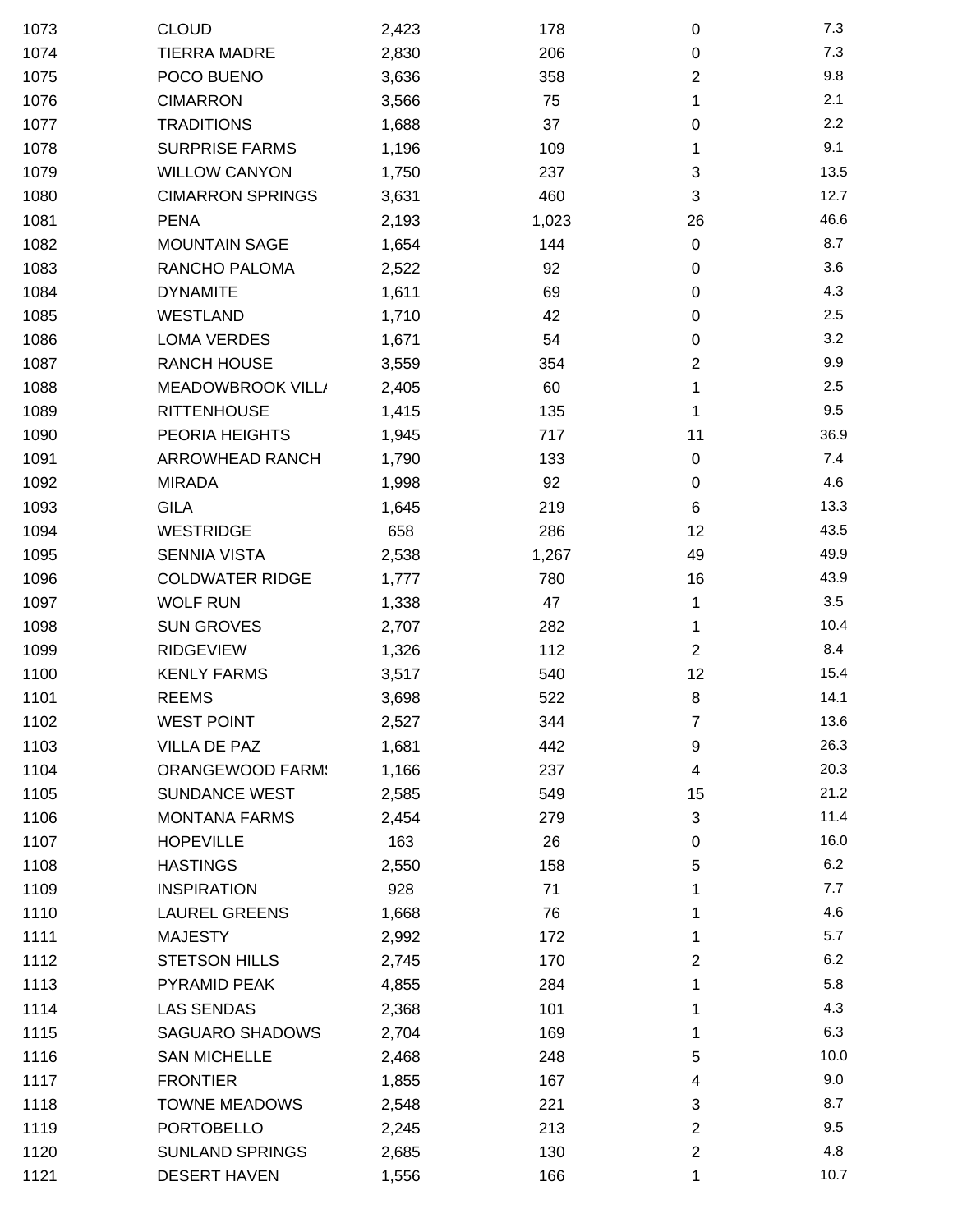| 1122 | <b>SIERRA RANCH</b>       | 1,912            | 212 | 0              | 11.1 |
|------|---------------------------|------------------|-----|----------------|------|
| 1123 | <b>MARIPOSA GRANDE</b>    | 1,031            | 52  | 0              | 5.0  |
| 1124 | <b>WEST WING</b>          | 2,793            | 208 | 0              | 7.4  |
| 1125 | <b>SONORAN HILLS</b>      | 1,567            | 106 | 2              | 6.8  |
| 1126 | <b>ZUNI HILLS</b>         | 3,541            | 286 | 0              | 8.1  |
| 1127 | <b>RUNION</b>             | 1,715            | 116 | 0              | 6.8  |
| 1128 | <b>YEARLING</b>           | 335              | 16  | 0              | 4.8  |
| 1129 | <b>SUNCLIFF</b>           | 1,911            | 305 | 5              | 16.0 |
| 1130 | <b>HACIENDA</b>           | 1,840            | 222 | $\overline{2}$ | 12.1 |
| 1131 | <b>SEAHORSE</b>           | 2,380            | 185 | 0              | 7.8  |
| 1132 | <b>CAVE BUTTES</b>        | 3,671            | 176 | $\overline{2}$ | 4.8  |
| 1133 | LA SOLANA                 | 2,446            | 35  |                | 1.4  |
| 1134 | DESERT BLOSSOM            | 1,707            | 196 | 1              | 11.5 |
| 1135 | <b>ESTRELLA FOOTHILLS</b> | 1,624            | 173 | 3              | 10.7 |
| 1136 | RANCHO MIRAGE             | 3,069            | 767 | 18             | 25.0 |
| 1137 | <b>HUALAPAI</b>           | 1,995            | 53  | $\mathbf 0$    | 2.7  |
| 1138 | <b>SIERRA HILLS</b>       | 2,872            | 88  | 0              | 3.1  |
| 1139 | <b>ADOBE HILLS</b>        | 1,620            | 93  | 0              | 5.7  |
| 1140 | <b>SAN ANGELO</b>         | 2,272            | 222 | 4              | 9.8  |
| 1141 | <b>LAKE PLEASANT</b>      | 1,108            | 55  |                | 5.0  |
| 1142 | <b>CANYON</b>             | $\boldsymbol{0}$ | 0   | 0              | 0.0  |
| 1143 | <b>DESERT OASIS B</b>     | 569              | 57  | 1              | 10.0 |

## **END ACTIVE HISPANIC VOTER REPORT**